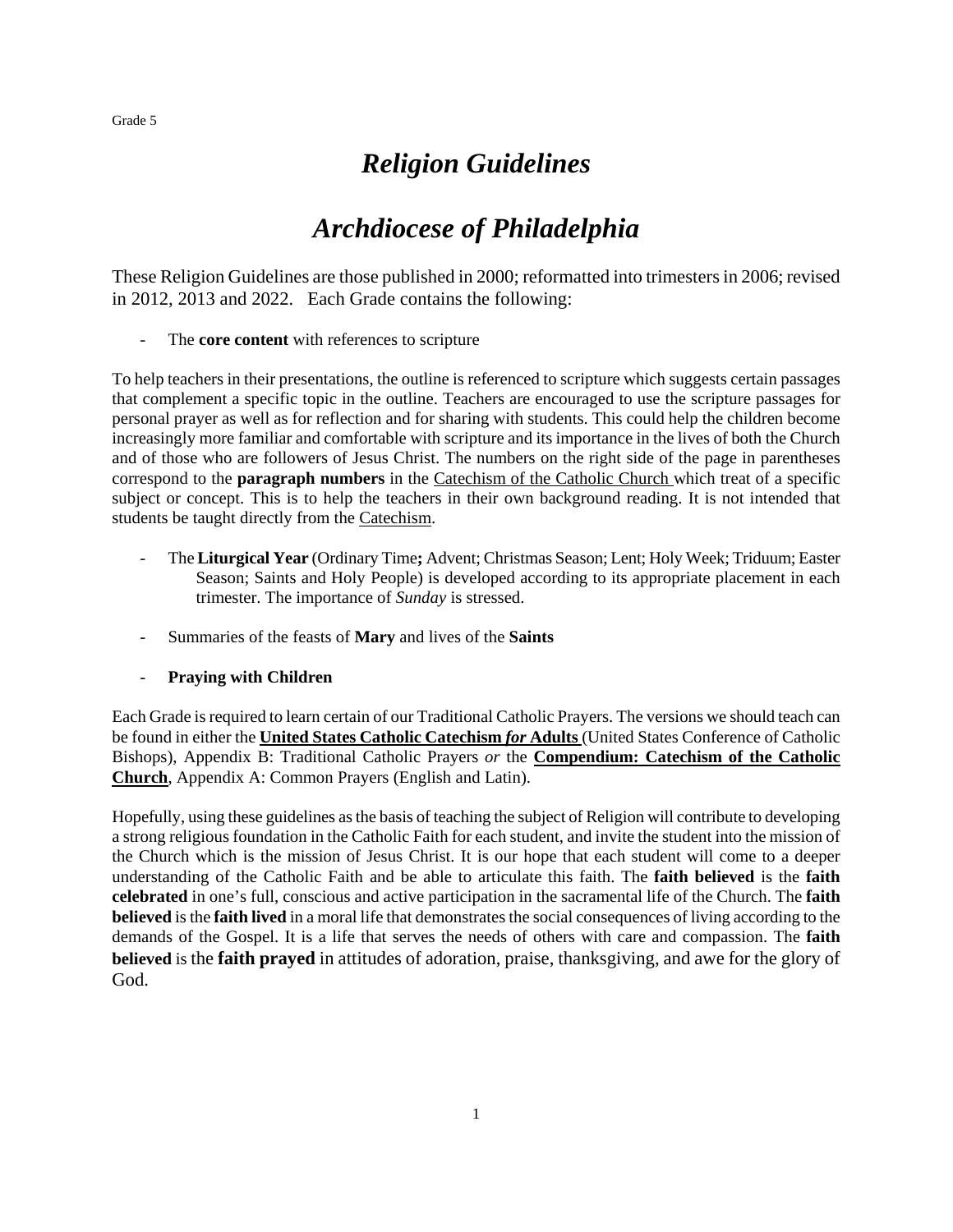# *First Trimester*

## **I**. **SACRAMENTS** (1084, 1114, 1131, 1210)

#### A. DEFINITIONS

(Outward signs instituted by Christ to give grace.)

- 1. Sacraments are symbolic actions which effect what they symbolize.
- 2. Jesus is the perfect sacrament of God communicating God's life to us.
- 3. The Church is the sacrament of Jesus' presence among us carrying on his mission.
- 4. Sacramental symbols are words, objects, or gestures which contain the divine reality they signify.

## B. PURPOSE OF THE SACRAMENTS (1123)

- 1. Through the sacraments Jesus makes us holy.
- 2. In the sacraments, part of the public worship of the Church, the whole Church gives worship to God.
- 3. Through *grace* we are made like Jesus Christ. (2017-24)
	- a. Grace was made possible for us by Christ's life, death, and resurrection.
	- b. God gives us grace so we can respond to the invitation to be his adopted children.
	- c. When we come to the sacraments with faith, Jesus offers us special *sacramental* grace.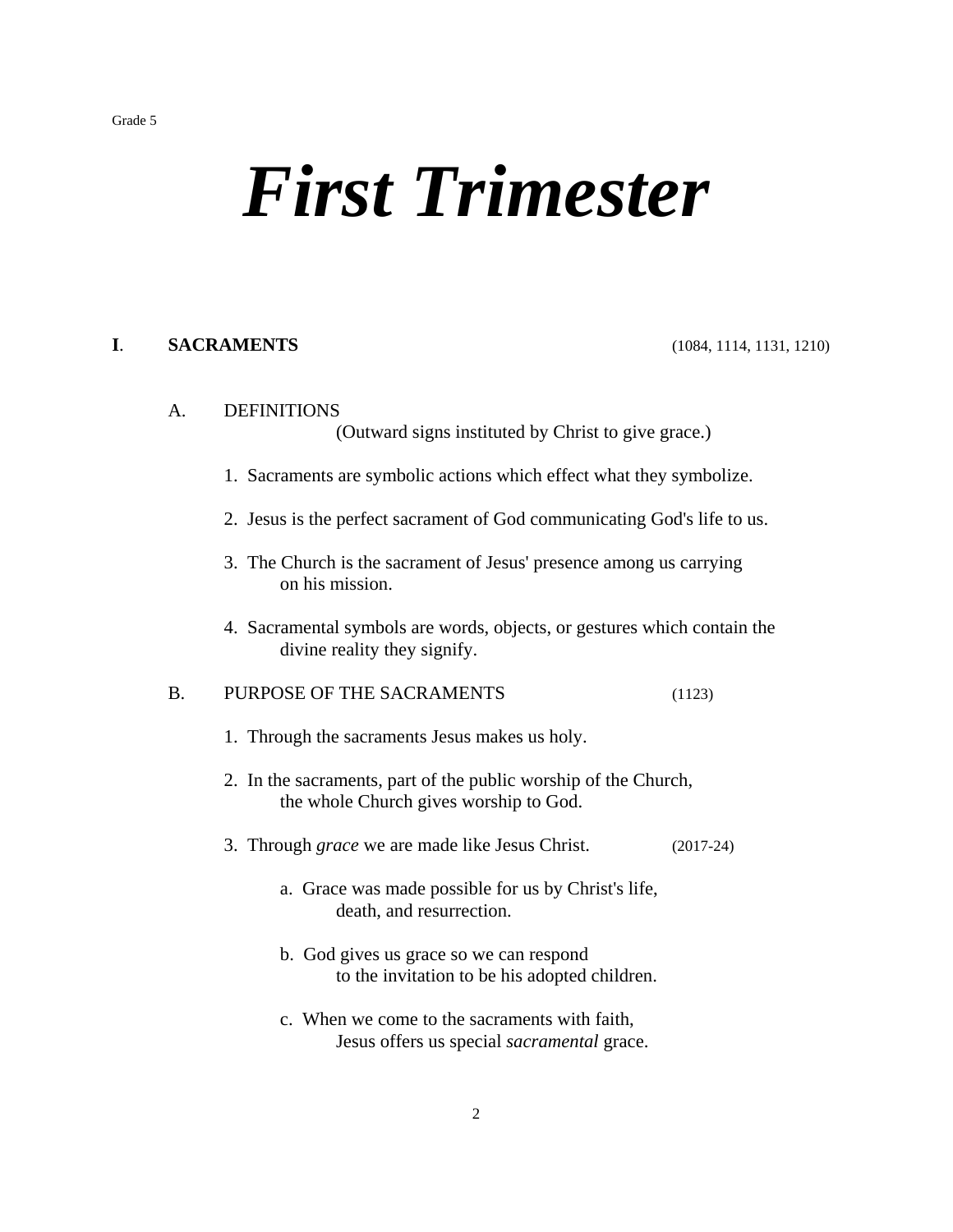## **II**. **SACRAMENTS OF INITIATION:** *BAPTISM, CONFIRMATION, EUCHARIST*

#### A. MEANING OF INITIATION

The journey, in steps, that a person takes to share in the life of God and join the Church, the People of God.

## B. BAPTISM(1275-84)

- 1. Baptism cleanses us from original sin, makes us children of God and members of the Church.
	- a. Original Sin occurred at the beginning of human history. We inherit this sin from Adam and Eve because of their disobedience to God.
	- b. Baptismal promises invite the candidate to reject sin and to acknowledge one's faith in Jesus Christ.
	- c. Baptism is the first sacrament one receives; it marks one forever as belonging to Jesus Christ.

## 2. Ordinary minister

- a. Priest or deacon
- b. In case of emergency, any person with the proper intention

| 3. Godparents                                                                             | (1255) |
|-------------------------------------------------------------------------------------------|--------|
| a. Firm believers, who with the parents,<br>are ready and able to help the newly baptized |        |
| b. Task is a truly essential role in the Church.                                          |        |
| 4. Rite of Baptism                                                                        | (1239) |
| a. <i>Rites</i> are ceremonies in liturgical worship                                      |        |
| b. The words and actions of each sacrament are<br>the <i>rite</i> of that sacrament.      |        |
| 1) Sign of the Cross                                                                      | (1235) |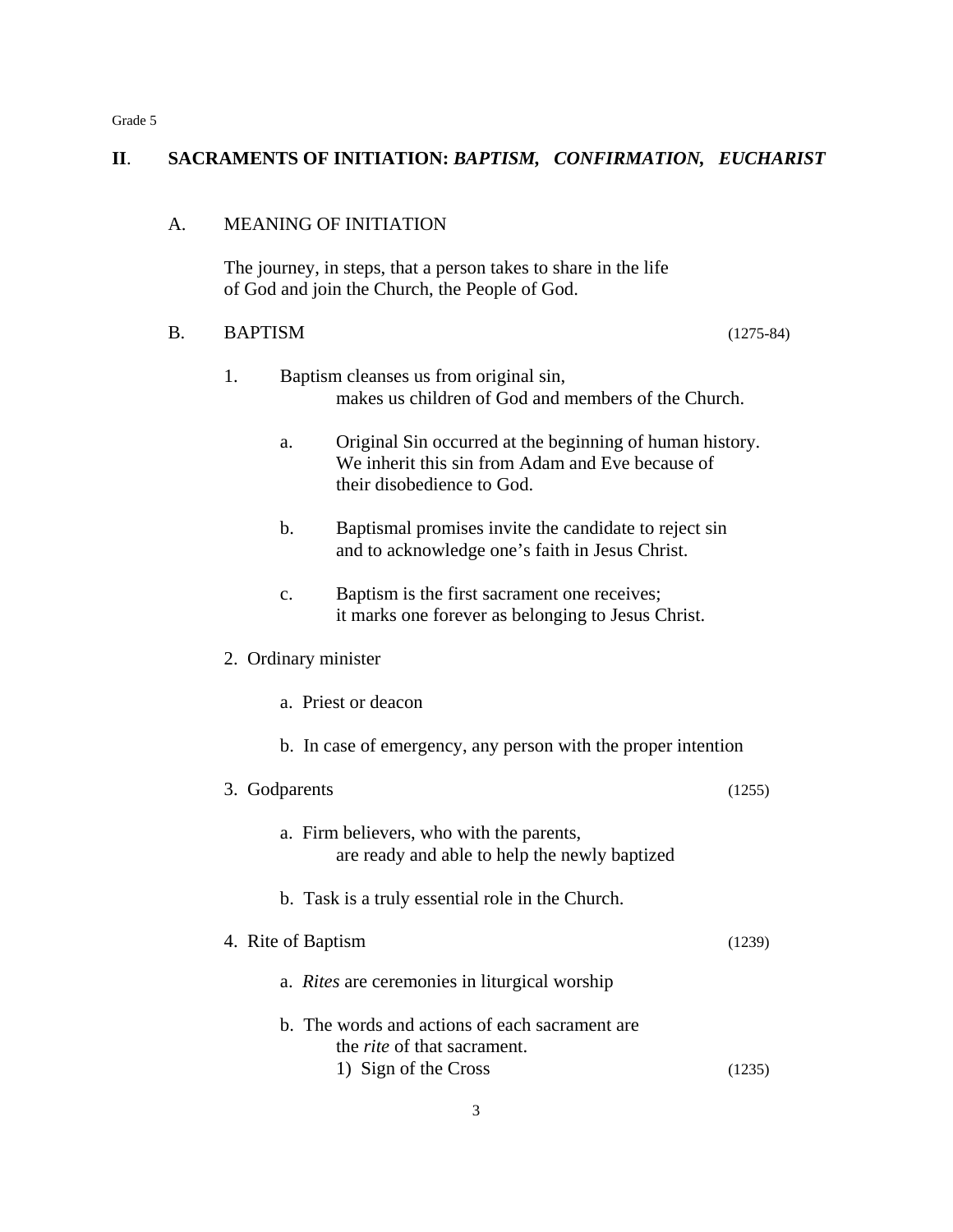| The priest welcomes the candidates,<br>calls them by name, and claims them<br>for Christ by making the sign of the<br>cross on their forehead.<br>2) Scripture<br>The Word of God is proclaimed.      | (1236)      |
|-------------------------------------------------------------------------------------------------------------------------------------------------------------------------------------------------------|-------------|
| $3)$ Oil<br>The candidates are anointed with the<br>Oil of Catechumens.                                                                                                                               |             |
| 4) Water<br>a) The water is consecrated by a prayer.<br>The Baptismal promises are made.<br>b)<br>c) The triple pouring of water on the<br>candidate's head or immersion in<br>water using the words: | (1238)      |
| "N., I baptize you in the name<br>of the Father, and of the Son,<br>and of the Holy Spirit."                                                                                                          | $(1239-40)$ |
| 5) Chrism<br>The newly baptized are anointed<br>with sacred chrism, perfumed oil<br>consecrated by the bishop.                                                                                        | (1241)      |
| 6) White garment<br>The newly baptized are clothed<br>with Jesus Christ.                                                                                                                              | (1243)      |
| 7) Candle<br>A candle is lit from the Easter/Paschal<br>Candle reminds everyone that at<br>Baptism we receive the light of Christ.                                                                    | (1243)      |
| 5. Adult Baptism                                                                                                                                                                                      | (1232)      |
| a. Adults who wish to belong to the Catholic Church<br>journey through the R.C.I.A.<br>(Rite of Christian Initiation of Adults)                                                                       |             |
| b. The Code of Canon Law regards anyone<br>who is not an infant as an adult,<br>that is those who have reached the use of reason.<br>(See Canon 852.1)                                                |             |
| c. Catechumens are unbaptized persons                                                                                                                                                                 |             |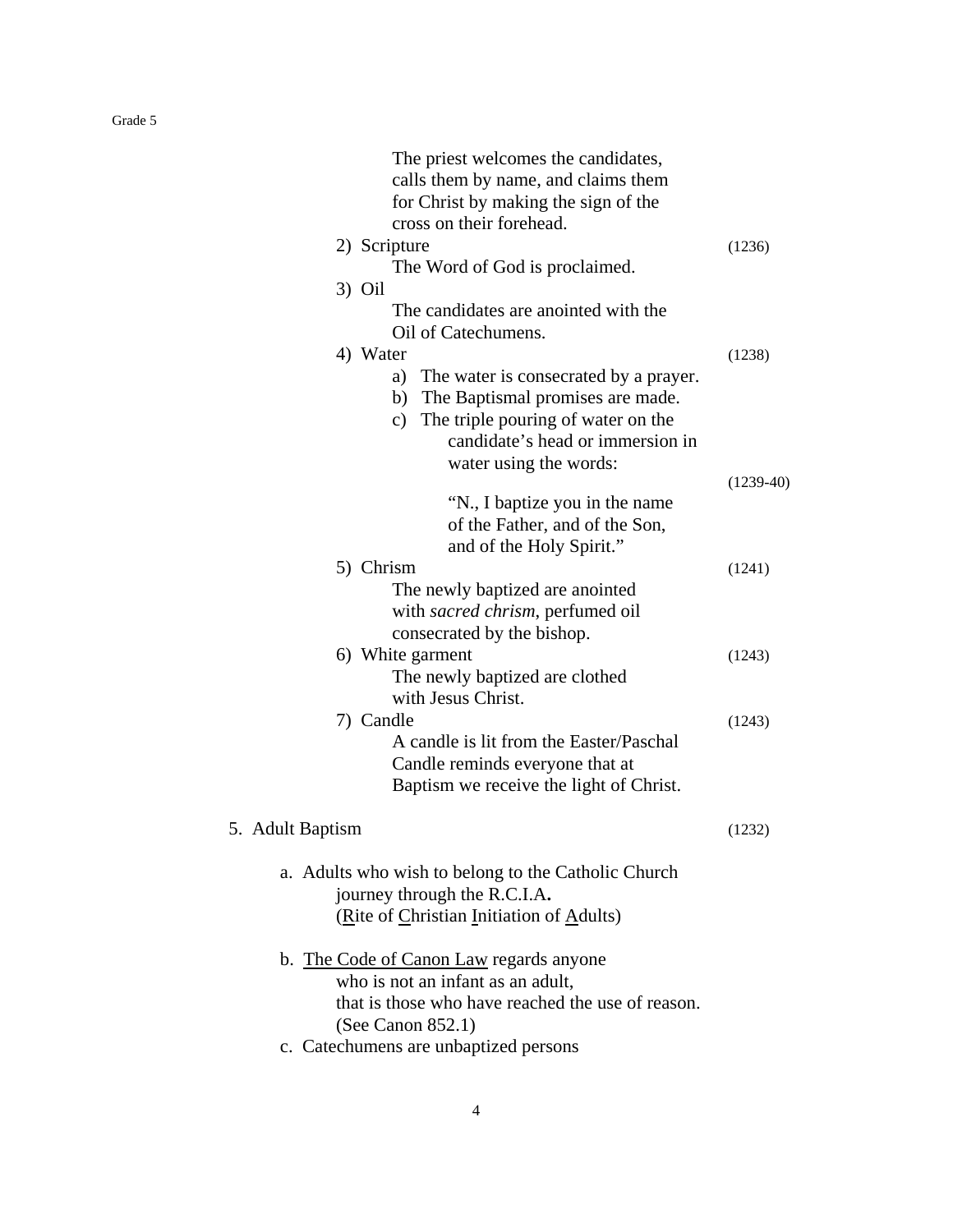|    | 1) They decide whether they want to <i>convert</i><br>and become a new person in Christ.<br>Conversion is a movement from<br>unbelief to belief.<br>2) During the Easter Vigil, they celebrate                                             |             |
|----|--------------------------------------------------------------------------------------------------------------------------------------------------------------------------------------------------------------------------------------------|-------------|
|    | the three sacraments of Initiation.<br>Baptism, Confirmation, Eucharist<br>3) With other members of the Catholic Church<br>they declare their belief in God and<br>the teachings of Jesus and his Church.                                  | (1249)      |
|    | 4) Catechumenate<br>Period of catechesis so that the<br>cate chumen grows in faith and is ready to<br>celebrate the Sacraments of Initiation.                                                                                              | (1230)      |
| C. | <b>CONFIRMATION</b>                                                                                                                                                                                                                        | (1285)      |
|    | 1. The Sacrament of Confirmation is necessary for the<br>completion of baptismal grace. In this sacrament,<br>we receive gifts from the Holy Spirit in order to<br>help us more effectively live out our witness to<br>Jesus Christ.       |             |
|    | a. Confirmation renews and strengthens our<br>baptismal call to witness to Jesus Christ.                                                                                                                                                   |             |
|    | b. Confirmation is a call to serve.<br>1) To pray as Jesus prayed.<br>2) To love and serve God as Jesus did.<br>3) To follow the teachings of Jesus and his Church.<br>4) To spread the Good News to others.<br>5) To work for the Church. |             |
|    | c. Ordinary Minister - the Bishop                                                                                                                                                                                                          | $(1312-13)$ |
|    | d. Confirmation Candidates<br>Those who are to be confirmed.                                                                                                                                                                               |             |
|    | e. Sponsors<br>Those who provide spiritual help for the candidates<br>preparing for Confirmation and who, by the example<br>of their lives, show them how to live as a Christian.                                                          | (1311)      |

5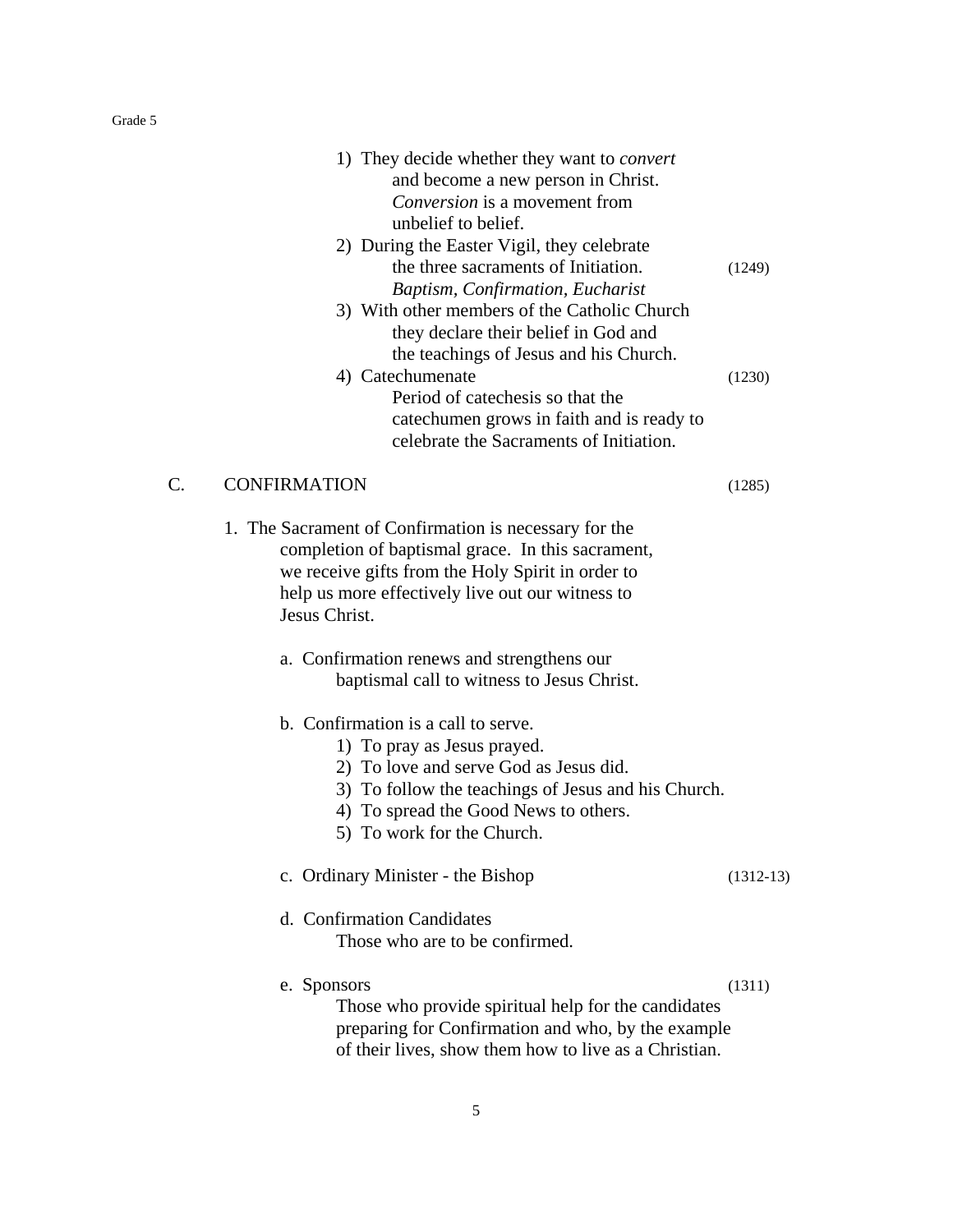It is appropriate that this sponsor be one of the baptismal godparents.

f. Confirmation usually takes place during Mass.

## 2. Rite of Confirmation (1320)

- a. Presentation of the Candidates After the Gospel, the candidates are presented to the bishop.
- b. Homily The bishop speaks to those assembled.
- c. Renewal of Baptismal Promises
- d. Laying on of hands and prayer over the candidates
- e. Anointing with chrism on the forehead in the form of the cross

| Bishop:   | N., be sealed with the Gift of the Holy Spirit. |
|-----------|-------------------------------------------------|
| Response: | Amen.                                           |
|           |                                                 |

| Bishop:   | Peace be with you.    |
|-----------|-----------------------|
| Response: | And with your spirit. |

- 1) A seal is a symbol of a person; (1295-96) this seal means we belong to Jesus Christ forever; we will serve him and he will protect us. 2) To witness means to show by words and actions that you are a follower of Jesus Christ.
- 3. Effects of Confirmation (1302-05)

- a. Gifts of the Holy Spirit
	- 1) Wisdom
		- Enables a person to recognize God and value the practices of the Christian way of life
	- 2) Understanding Enables one to see clearly into the mysteries of our faith 3) Counsel (Right Judgment)
		- Guides one in practical matters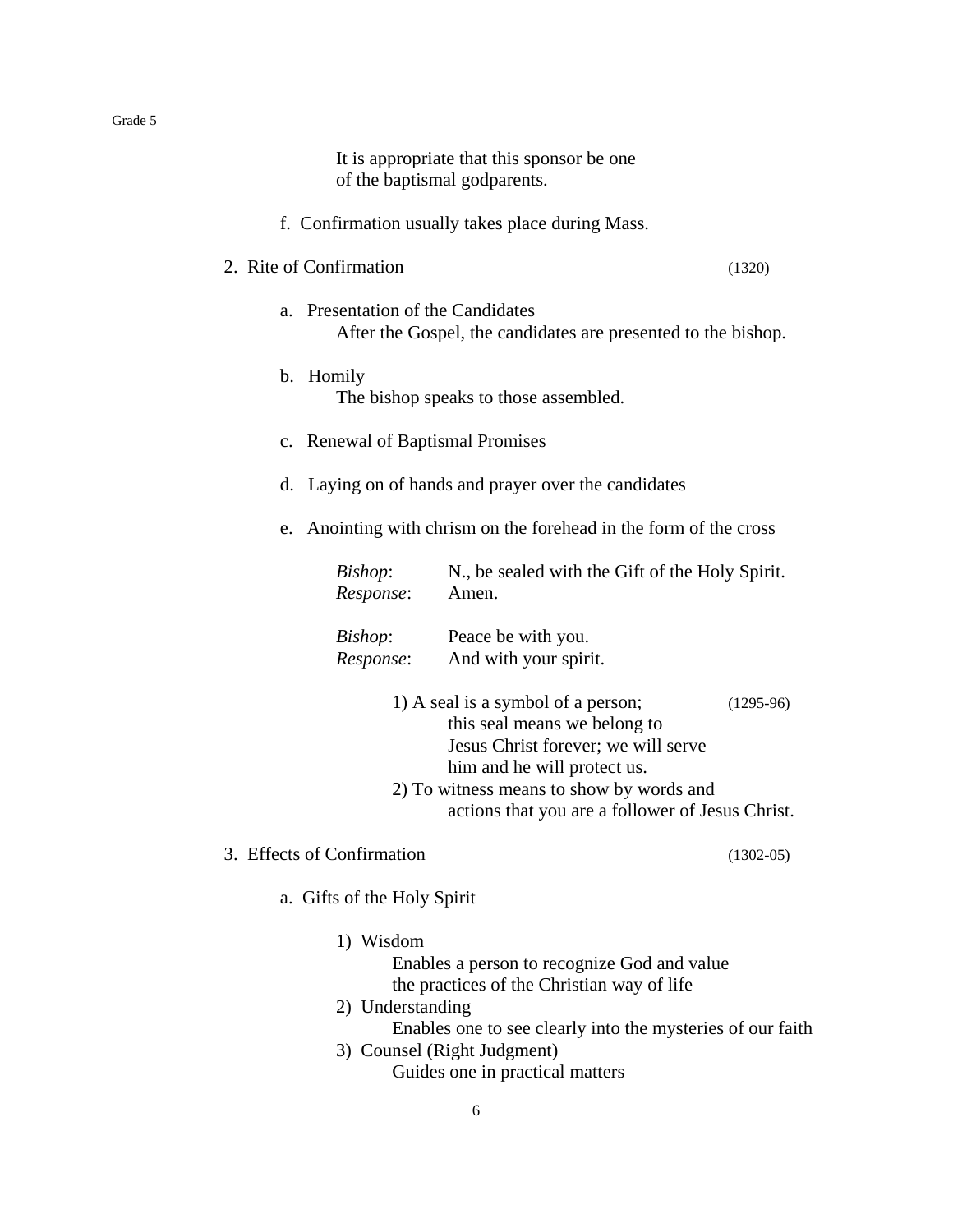|    | 4) Knowledge                                      |                      |
|----|---------------------------------------------------|----------------------|
|    | Enables one to see God reflected in all creatures |                      |
|    | 5) Fortitude (Courage)                            |                      |
|    | Makes one able to love God no matter what stands  |                      |
|    | in the way                                        |                      |
|    | 6) Piety (Reverence)                              |                      |
|    | Helps one to love and reverence God               |                      |
|    | 7) Fear of the Lord                               |                      |
|    | (Wonder and Awe in God's Presence)                |                      |
|    | Helps keep one from offending God by sin          |                      |
|    | b. Fruits of the Holy Spirit                      | Gal. 5:22-29, (1832) |
| 1) | Church tradition lists twelve fruits              |                      |
|    | Charity, Joy, Peace, Patience (Longanimity),      |                      |
|    | Kindness, Goodness, Generosity,                   |                      |
|    | Gentleness (Benignity), Faithfulness, Modesty,    |                      |
|    | Self-control (Continency), Chastity               |                      |
| 2) | Other translations list nine                      | (736)                |
|    | Love, Joy, Peace, Patience,                       |                      |
|    | Kindness, Goodness, Faithfulness,                 |                      |
|    | Gentleness, and Self-control                      |                      |
|    |                                                   |                      |

## **III. LITURGICAL YEAR** (1163-73)

## A. DEFINITION

The cycle of feasts and seasons celebrating the events of Jesus' life and his presence in the Church.

B. SUNDAY

The Lord's day is the day on which we celebrate Jesus' Resurrection. We go to Mass on this special day to give praise and thanks to God. It is the heart of the Church's life.

C. ORDINARY TIME: liturgical color is green for hope, growth, life.

1. Time in the winter between Christmas time and Lent.

2. Time in the summer and fall from Pentecost to the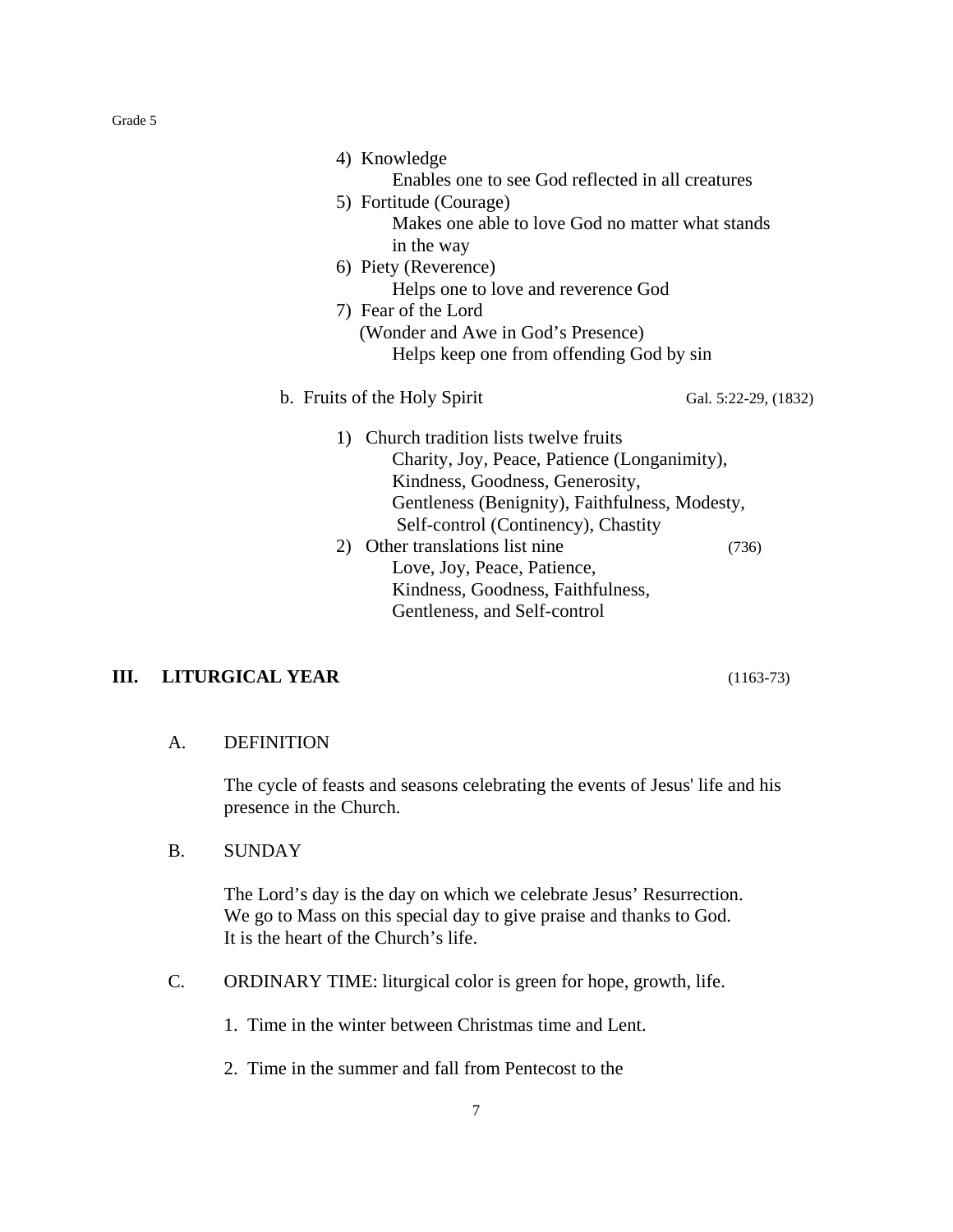Feast of Christ the King.

- 3. Refers to ordinal, counted time.
- 4. Time to hear the Scriptures proclaimed inviting us to live out the mysteries of our faith and the message of the Gospels.
	- a. Cycle A Gospel of St. Matthew
	- b. Cycle B Gospel of St. Mark
	- c. Cycle C Gospel of St. Luke

#### D. ADVENT

- 1. Liturgical color is purple for preparation, sorrow for sin
- 2. Begins the Liturgical Year
- 3. Period of four weeks of preparation for the birth of Jesus, Christmas
- 4. Advent symbols
	- a. Advent Wreath
		- 1) The circle of greens reminds us that
			- God has no beginning and has no end
		- 2) There are four candles three purple and one pink
		- 3) One candle is lit each week.
	- b. Jesse Tree

## E. CHRISTMAS

- 1. Liturgical color is white for joy, glory, innocence
- 2. Story of Jesus' Birth Mt. 1:18 2:23
- F. SAINTS AND HOLY PEOPLE

Special days to honor saints are ranked and celebrated in different degrees.

*Solemnity*: liturgies celebrating events, beliefs, and personages of principal importance and universal significance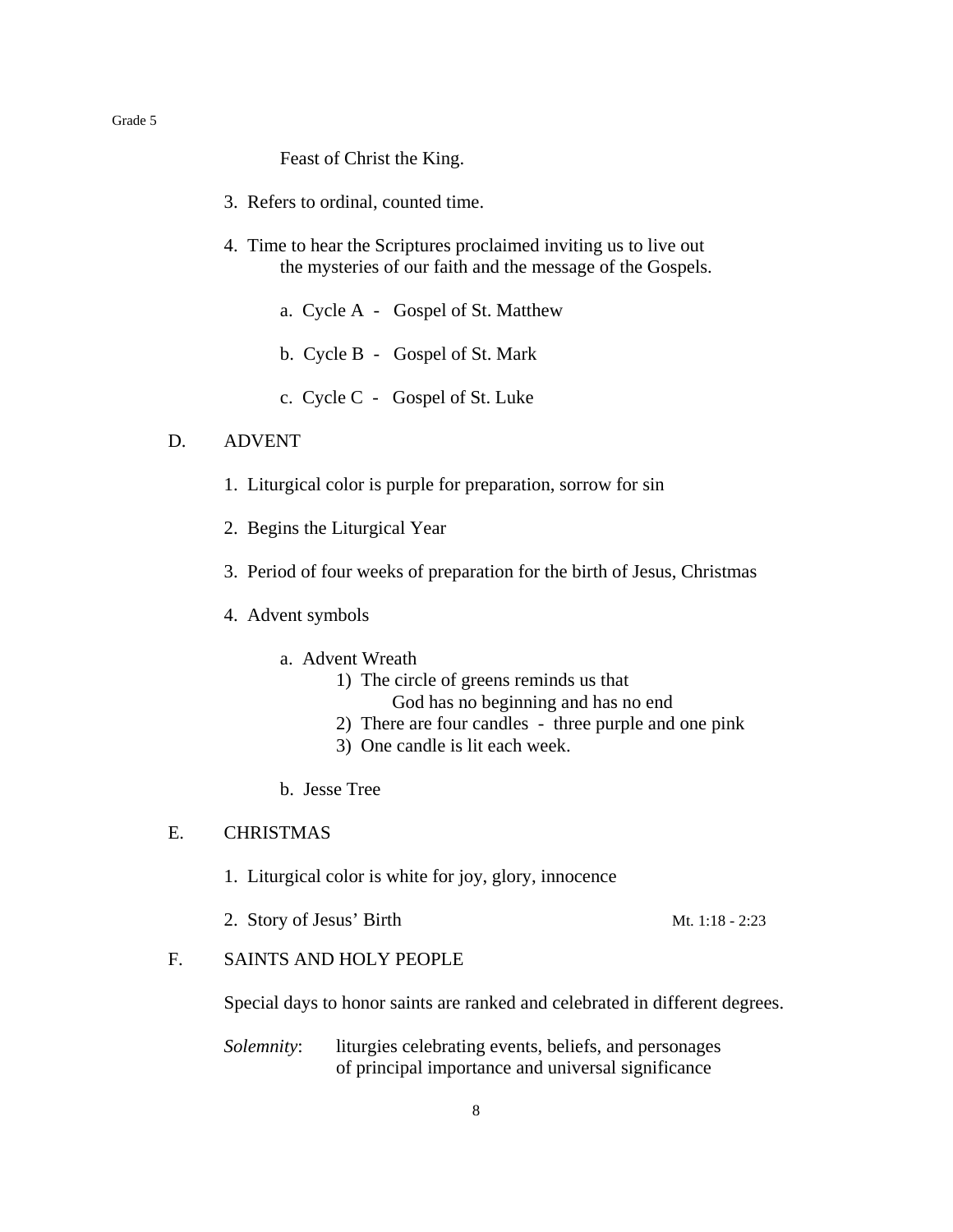|  | in salvation history |
|--|----------------------|
|  |                      |

| Feast:    | liturgies of minor importance                                                                                                                               |
|-----------|-------------------------------------------------------------------------------------------------------------------------------------------------------------|
| Memorial: | liturgies celebrating minor events in the life of the<br>Blessed Virgin Mary and of saints significant to a<br>local country, church or religious community |

#### **August 4: St. John Vianney**

St. John Vianney is the patron saint of all priests. Born in France in 1786, John Vianney grew up during a time when it was dangerous to be a Catholic and even more so to be a priest. The French Revolution meant that many priests went into hiding and said Mass in secret. When the Church was made legal again in 1802, St. John expressed his desire to become a priest. However, he was drafted into the Army and was forced into hiding. He resumed his studies in 1810, but was always falling behind. Despite this, he was finally ordained in 1815. His biggest challenge was to re-educate his parishioners in the faith, since it had been illegal for so many years. He was so successful that he soon became known all over France and Europe. He spent up to 16 hours a day in the confessional, hearing the confessions of the thousands of pilgrims who traveled to see him. St. John Vianney died in 1859.

#### **August 14: St. Maximilian Kolbe, Priest and Martyr**

Polish priest Maximilian Kolbe was martyred at Auschwitz concentration camp during World War II. He was born in Poland in 1894 to a working class family. As a child he had a vision of Mary, who offered him a white crown for purity and a red crown for martyrdom. He told her he would accept both crowns. He joined the Conventual Franciscans in 1907, took his final vows in 1915, and was sent to Rome to study. Returning to Poland after his ordination in 1918, St. Maximilian worked with energy and zeal to found a monastery, a seminary, a Catholic radio station, and various publications aimed at bolstering the Catholic faith against the spread of secularism. He also spent several years in Japan as a missionary. He returned to Poland and used his monastery to hide thousands of Jews at the outset of World War II. Because of this act, he was arrested and sent to Auschwitz in 1941. That summer, three prisoners escaped and ten men were sentenced to starve to death as punishment. One of the men chosen to die begged to live, and St. Maximilian offered to die in his place. He spent his final two weeks praying and celebrating Mass each day. He died from a lethal injection on August 14, 1941.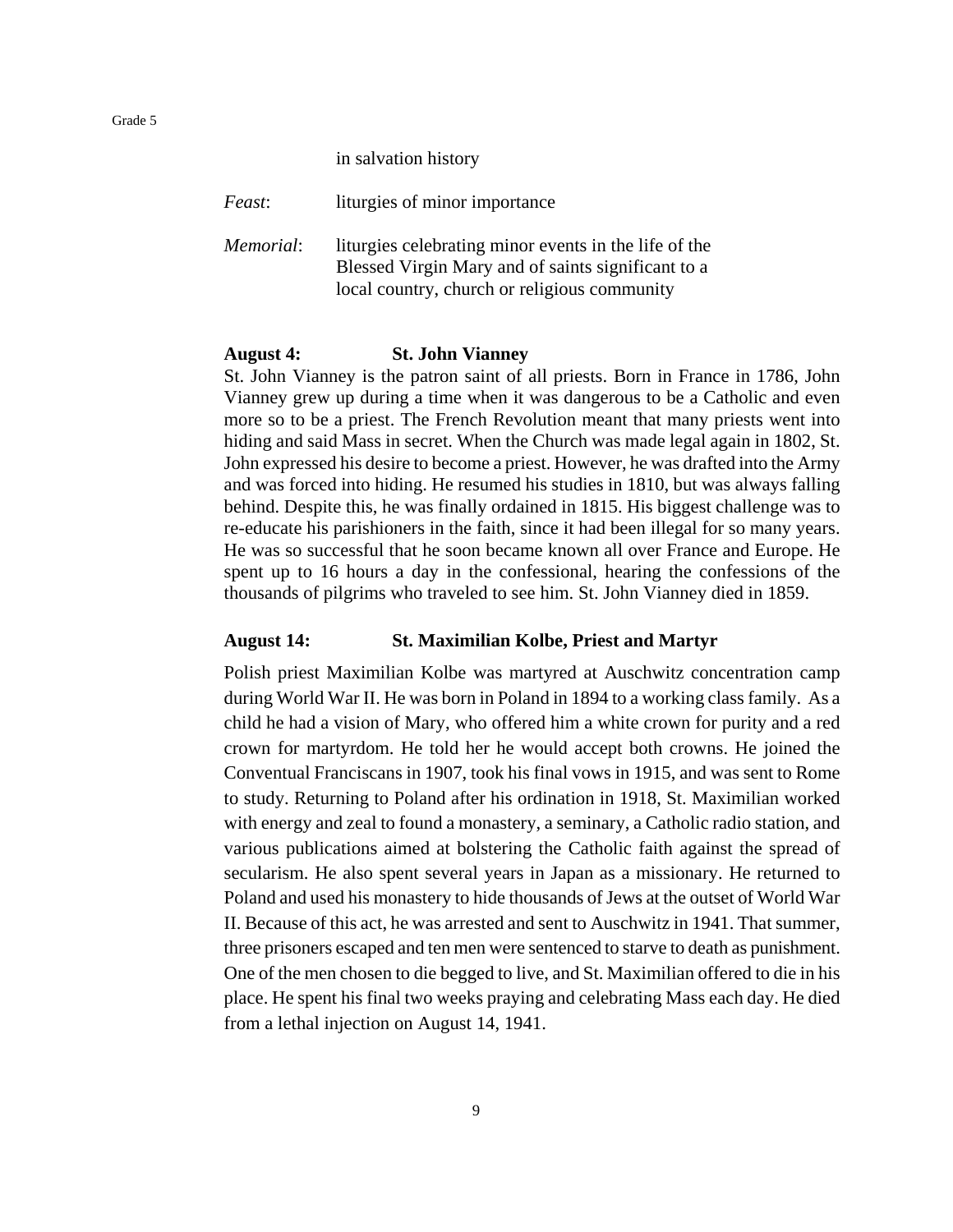#### **August 23: St. Rose of Lima**

St. Rose of Lima is the first person born in the Americas to be declared a saint. She was born in Lima, Peru in 1586 and given the name Isabel Flores. Her father nicknamed her "Rose" because of her holiness even as a child. She wanted to emulate St. Catherine of Siena, and so did penance, prayed before the Blessed Sacrament and cut off her hair when her family wished her to marry. She became a Dominican tertiary when she was twenty. Spending her days doing embroidery to sell and give the money to the poor, she spent her nights in prayer and mortification. She died in 1617 when she was thirty-one.

## **IV. MARY**

## A. MAJOR BELIEFS

- 1. Mother of Christ and Mother of the Church (963, 975)
	- a. Mary is honored as the Mother of God and the Mother of the Redeemer.
	- b. Mary is the Mother of the Body of Christ, the Church.
	- c. Mary cooperated by her obedience, faith, hope, and charity in the Savior's work of redemption.
- 2. Mary is our spiritual Mother who continues in heaven to exercise her maternal role on behalf of us.
- B. DAYS IN HONOR OF MARY

#### **September 8 Feast of the Birth of Mary**

Mary was the daughter of Saints Ann and Joachim. They prayed that God would bless them with a child, and He rewarded their faithfulness with a daughter set apart to be the mother of the Son of God. Because of this, she was conceived and born immaculate and full of grace. We do not know from the Gospels the exact date of Mary's birth. However, Christians have celebrated it on September  $8<sup>th</sup>$  since the  $7<sup>th</sup>$ century. Mary's birth is one of only three celebrated on the liturgical calendar.

#### **September 15 Memorial of Our Lady of Sorrows**

Today, we remember how Mary, as the mother of Jesus, suffered greatly. There are seven events in particular that we recognize, called the Seven Sorrows. The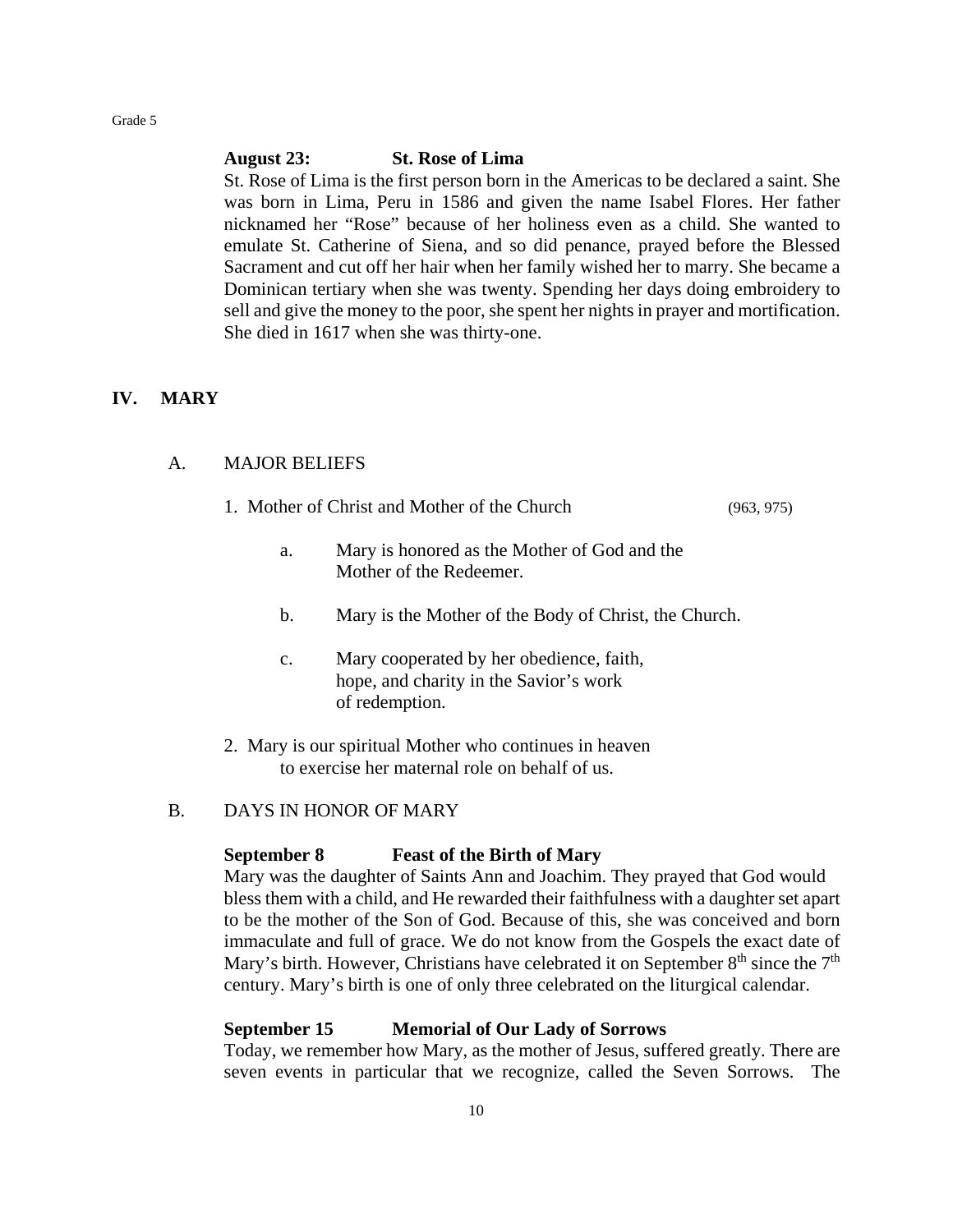Sorrows, which are all found in the Gospels, are the prophecy of Simeon (Lk. 2:34- 35), the flight into Egypt to escape Herod (Mt. 2:13-21), the loss of Jesus for three days in the Temple (Lk. 2:41-50), meeting Jesus on the road Calvary (Jn. 19:17), the crucifixion and death of Jesus (Jn. 19:18-30), holding Jesus when He was taken down from the cross (Jn. 19:39-40), and Jesus laid in the tomb (Jn. 19:40-42). St. Bernard wrote, "Truly, O Blessed Mother, a sword has pierced your heart…He died in body through a love greater than anyone had known. She died in spirit through a love unlike any other since His." Our Lady of Sorrows, pray for us.

#### **October 7 Memorial of Our Lady of the Rosary**

This feast was established by Saint Pius V. Pope Gregory XIII later named this the Feast of the Holy Rosary. This feast invites everyone to meditate upon the mysteries of Christ, following the example of the Blessed Virgin Mary who was so singularly associated with the incarnation, passion and glorious resurrection of the Son of God. (Christian Prayer, 1976, p. 1285)

#### **November 19 Our Lady of Divine Providence**

On November 19, 1969 Pope Paul VI declared Our Lady Mother of Divine Providence principal patroness of the island of Puerto Rico, since November 19 was the date that the island was discovered. The image of Our Lady that is so special to the people of Puerto Rico shows the Divine Child sleeping peacefully in the Virgin Mary=s arms. However, the name and worship of Our Lady of the Divine Providence originated in Italy in the  $12<sup>th</sup>$  century, then spread to Spain and then to Puerto Rico.

#### **November 21 Memorial of the Presentation of Mary**

The Presentation of Mary is a unique feast day. Although the event is not in the Bible, we learn from other sources that Mary's parents, Ann and Joachim, offered Mary to God in the Temple when she was only three years old. We celebrate this event because it helps us to understand Mary's unique holiness, which was nurtured from the very beginning of her life.

#### C. PRAYERS

- 1. The *Rosary*
- 2. The *Hail, Holy Queen*
- 3. The *Angelus / Regina Coeli*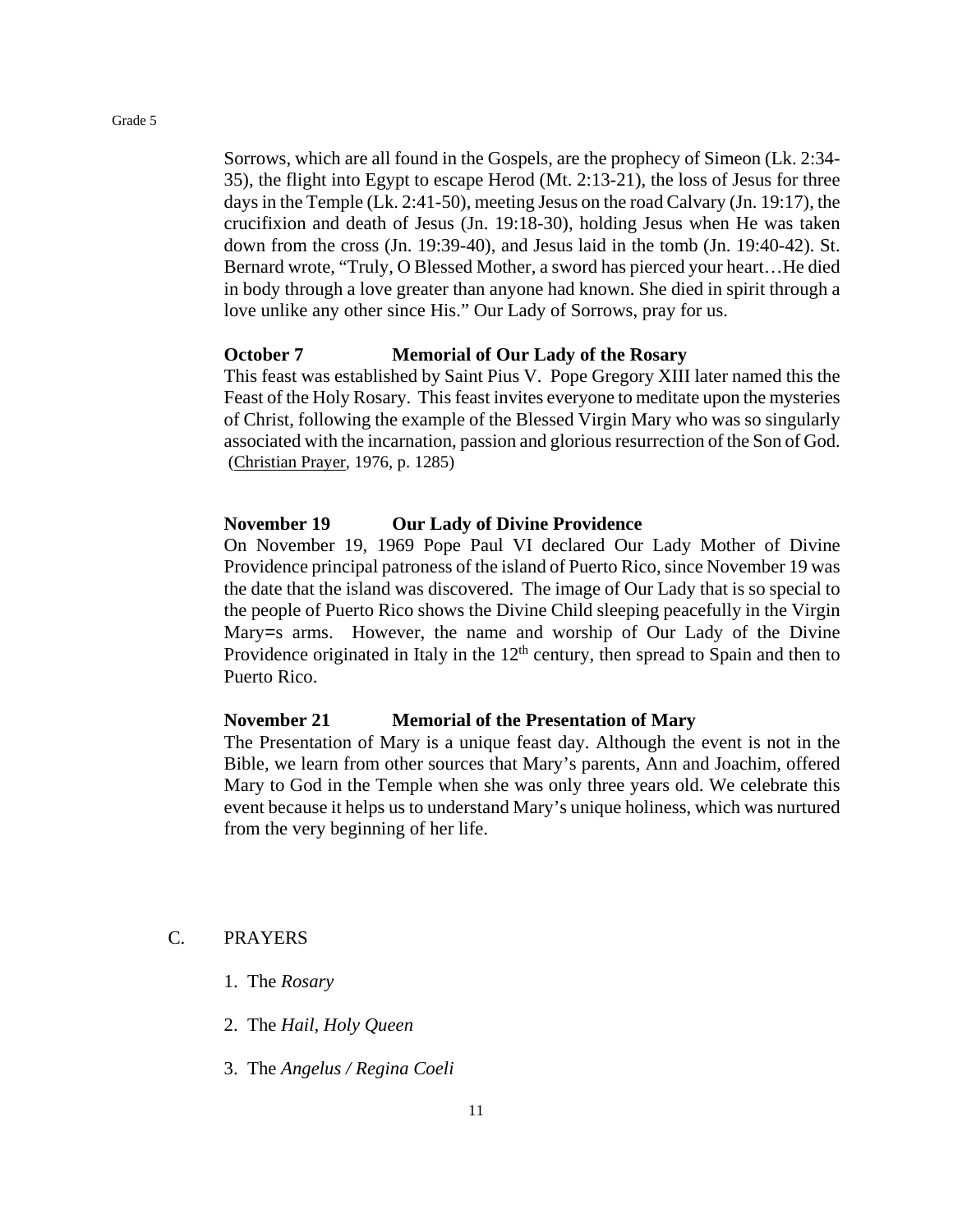4. The *Memorare*

## **V. PRAYER**

A. DEFINITION (2559, 2626-49)

Prayer is the lifting up of the mind and heart to God. It is communication with God.

#### B. KINDS OF PRAYER

- 1. Vocal conversation with God using words or symbols of expression.
- 2. Mental expresses one's private thoughts.
- 3. Liturgical the official public worship of the Church: the Mass, the sacraments, and the Liturgy of the Hours

## C. PURPOSE

- 1. Adoration to acknowledge the goodness of God
- 2. Thanksgiving to praise and thank God
- 3. Petition to ask God's help and mercy
- 4. Contrition to express sorrow for one's sins and to ask God's forgiveness

# *Second Trimester*

## **I. SACRAMENTS OF INITIATION:** *BAPTISM, CONFIRMATION, EUCHARIST*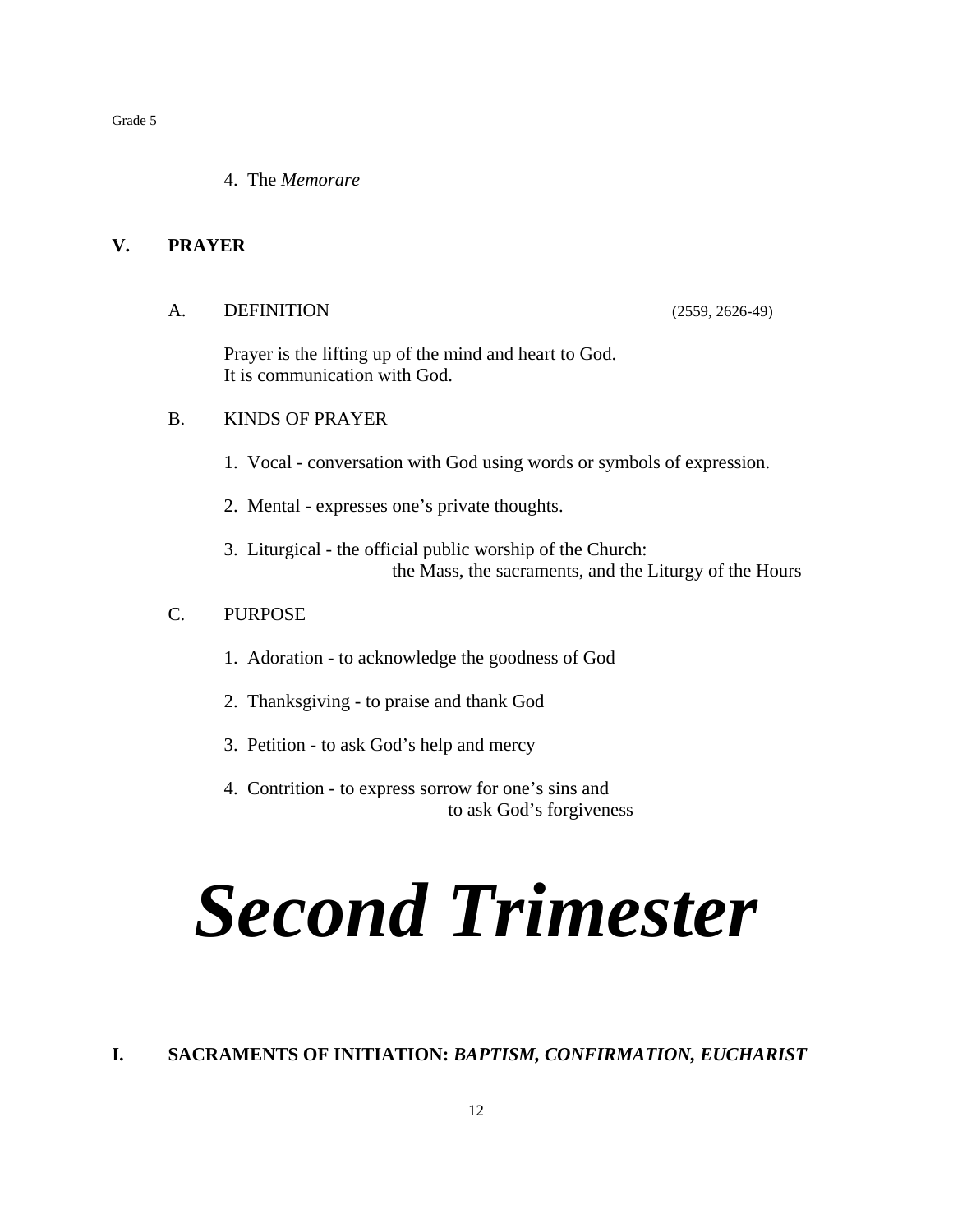| A. | HOLY EUCHARIST                                                                                              | (1322)       |
|----|-------------------------------------------------------------------------------------------------------------|--------------|
|    | 1. The Holy Eucharist is the true Body and Blood of Jesus Christ<br>under the appearance of bread and wine. |              |
|    | a. Sacrifice                                                                                                |              |
|    | "the sacrifice Christ offered once<br>for all on the cross remains forever<br>present."                     | (1364)       |
|    | b. Sacrament                                                                                                |              |
|    | Christ himself is really present under the<br>appearances of bread and wine.                                |              |
|    | c. Communion                                                                                                | (1330)       |
|    | In the Mass Jesus Christ unites us to himself<br>and one another.                                           |              |
|    | 2. Jesus' presence in the Blessed Sacrament<br>is called the Real Presence.                                 |              |
|    | 3. Jesus is present in his Word, priests, and people.                                                       | (1377)       |
|    | 4. Importance of the Eucharist in Life of Church                                                            | (1211, 1324) |
|    | a. The center of the Church's life                                                                          | (1343)       |
|    | b. Remembers the Lord's passion, death, and resurrection<br>c. Remembers the Last Supper                    |              |
|    | d. Helps one to grow spiritually and overcome temptation                                                    |              |
|    | e. Increases charity within the community of the Church                                                     |              |
|    | f. A Sacrament of Reconciliation and completion of Initiation                                               |              |
|    |                                                                                                             |              |

5. Preparation to receive Jesus in Holy Communion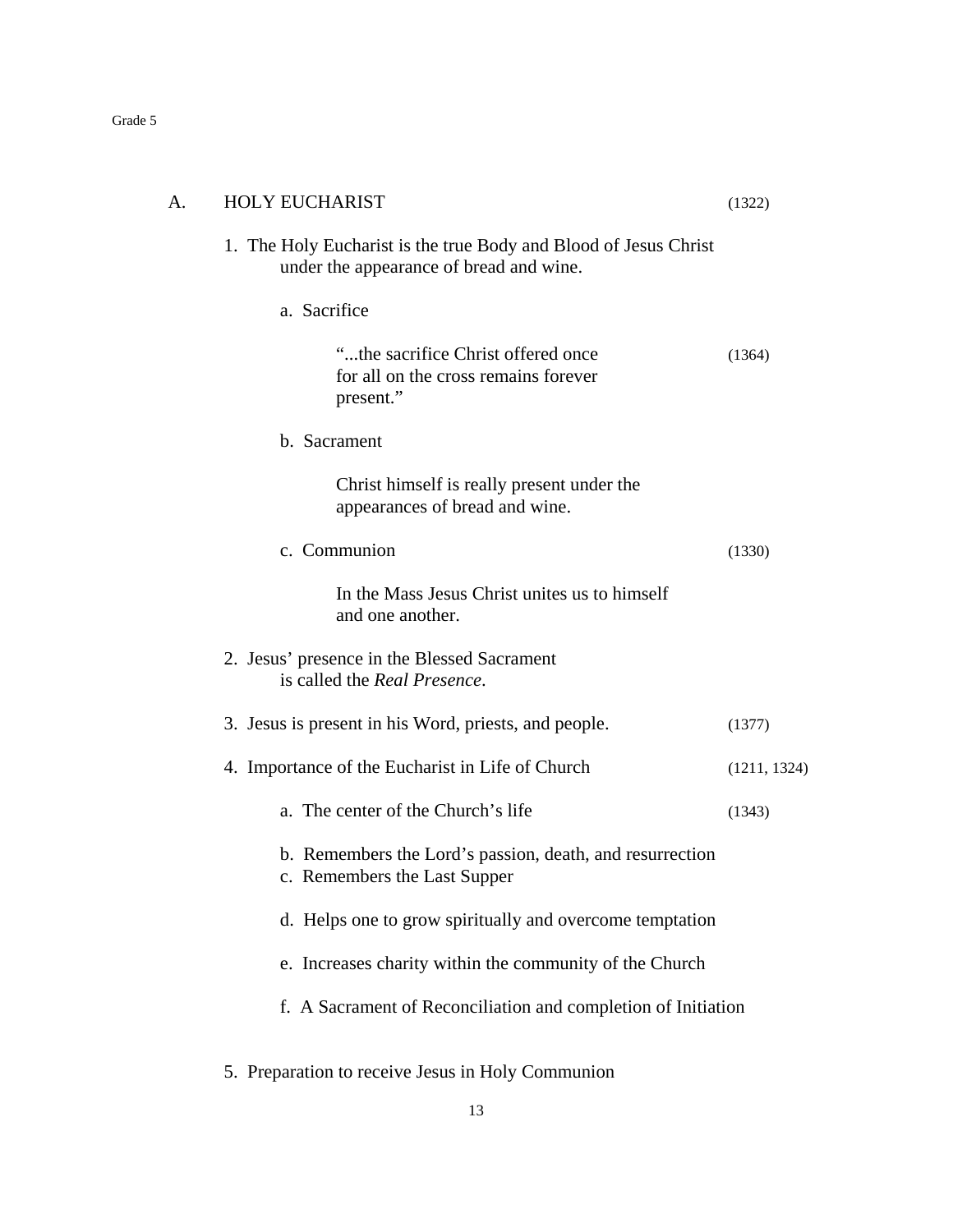| a. We prepare to receive Jesus in the Eucharist<br>through participating in the Penitential Rite<br>and by our attentive listening to the Word of God                                                         |           |
|---------------------------------------------------------------------------------------------------------------------------------------------------------------------------------------------------------------|-----------|
| b. Mortal sin separates a person from God and his people<br>and must be confessed in the sacrament of Penance<br>before receiving Holy Communion.                                                             |           |
| c. Fasting - We prepare to receive Holy Communion<br>by NOT eating or drinking for one hour.<br>(You may have medicine or water.) Those who are sick<br>or elderly and those who care for them need not fast. |           |
| 6. Celebration of the Eucharist - The Mass<br>1419)                                                                                                                                                           | $(1345 -$ |
| The Eucharist is our greatest prayer; it is the prayer of thanksgiving.                                                                                                                                       |           |
| a. Introductory Rites                                                                                                                                                                                         |           |
| Make the assembly a unified community<br>and prepare them to listen to God's Word.                                                                                                                            | (GIRM 24) |
| 1) Entrance Song<br>2) Veneration of the Altar, Sign of the Cross<br>and Greeting<br>3) Penitential Rite<br>4) Lord, Have Mercy<br>5) Gloria<br>6) Opening Prayer                                             |           |
| b. Liturgy of the Word                                                                                                                                                                                        |           |
| God speaks to his people of redemption and<br>salvation and nourishes their spirit through<br>the proclamation of the Scriptures.                                                                             | (GIRM 33) |
| 1) First reading<br>2) Responsorial Psalm<br>3) Second reading<br>4) Gospel Acclamation                                                                                                                       |           |
| 14                                                                                                                                                                                                            |           |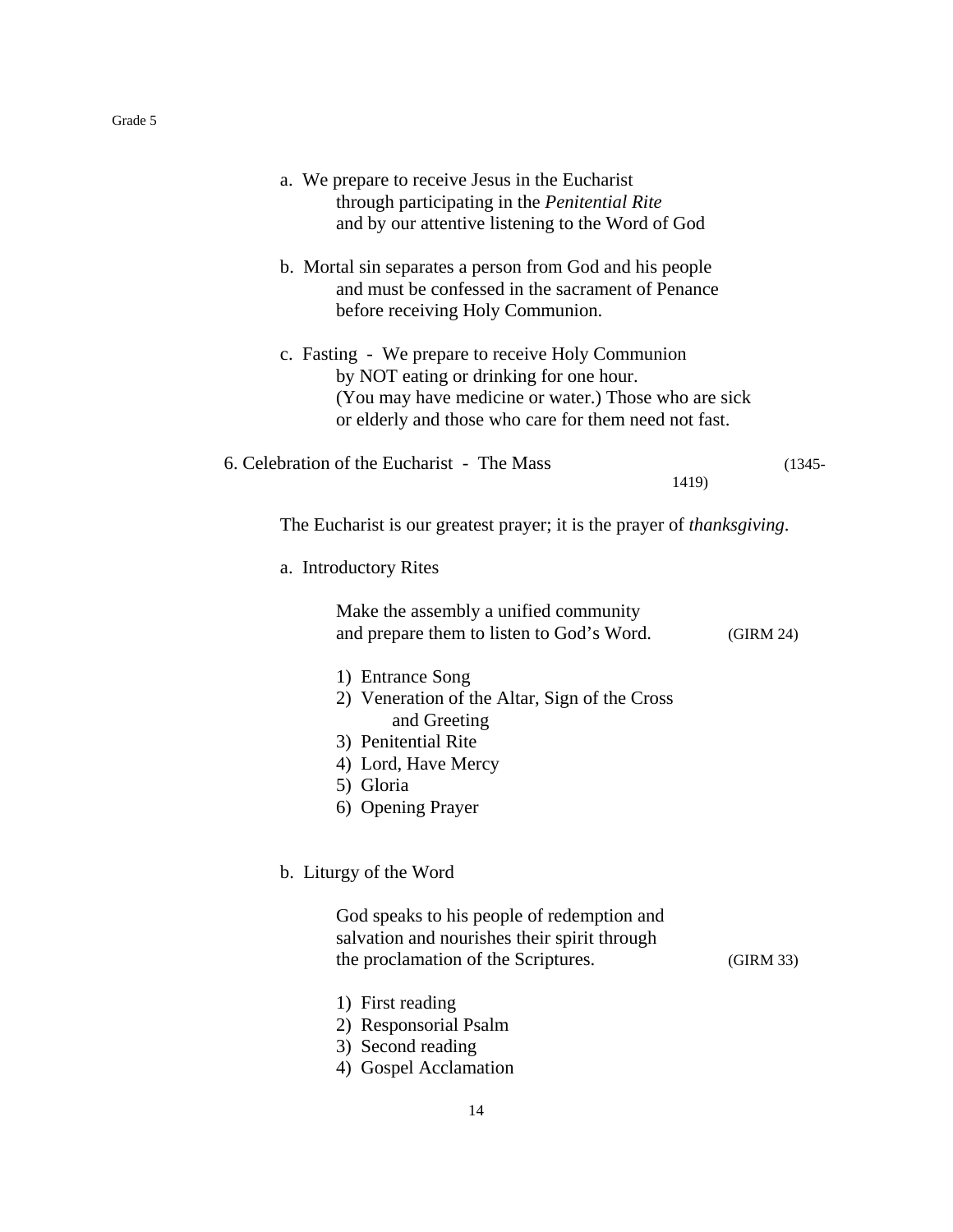- 5) Gospel
- 6) Homily
- 7) Profession of Faith
- 8) General Intercessions
- c Liturgy of the Eucharist

In this meal the sacrifice of the cross is continually made present in the church when the priest carries out what Jesus did. (GIRM 48)

- 1) Preparation of the Gifts
- 2) Eucharistic Prayer
- 3) Communion Rite
- d. Concluding Rite
	- 1) Priest's greeting and blessing
	- 2) The dismissal
- 7. Vessels and other objects used at Mass
	- a. Chalice the vessel used to hold the wine that will become the Blood of Jesus
	- b. Paten the plate used to hold the host that will become the Body of Jesus
	- c. Ciborium the covered cup-like vessel used to hold the consecrated hosts for the distribution of Holy Communion
	- d. Altar cloth the large cloth that covers the top of the altar
	- e. Corporal a linen cloth placed in the center of the altar on which the chalice and paten are placed
	- f. Purificator a linen cloth used by the priest to clean the chalice during Mass
	- g. Finger cloth the cloth the priest uses to wipe his fingers
	- h. Cruets containers that hold the water and wine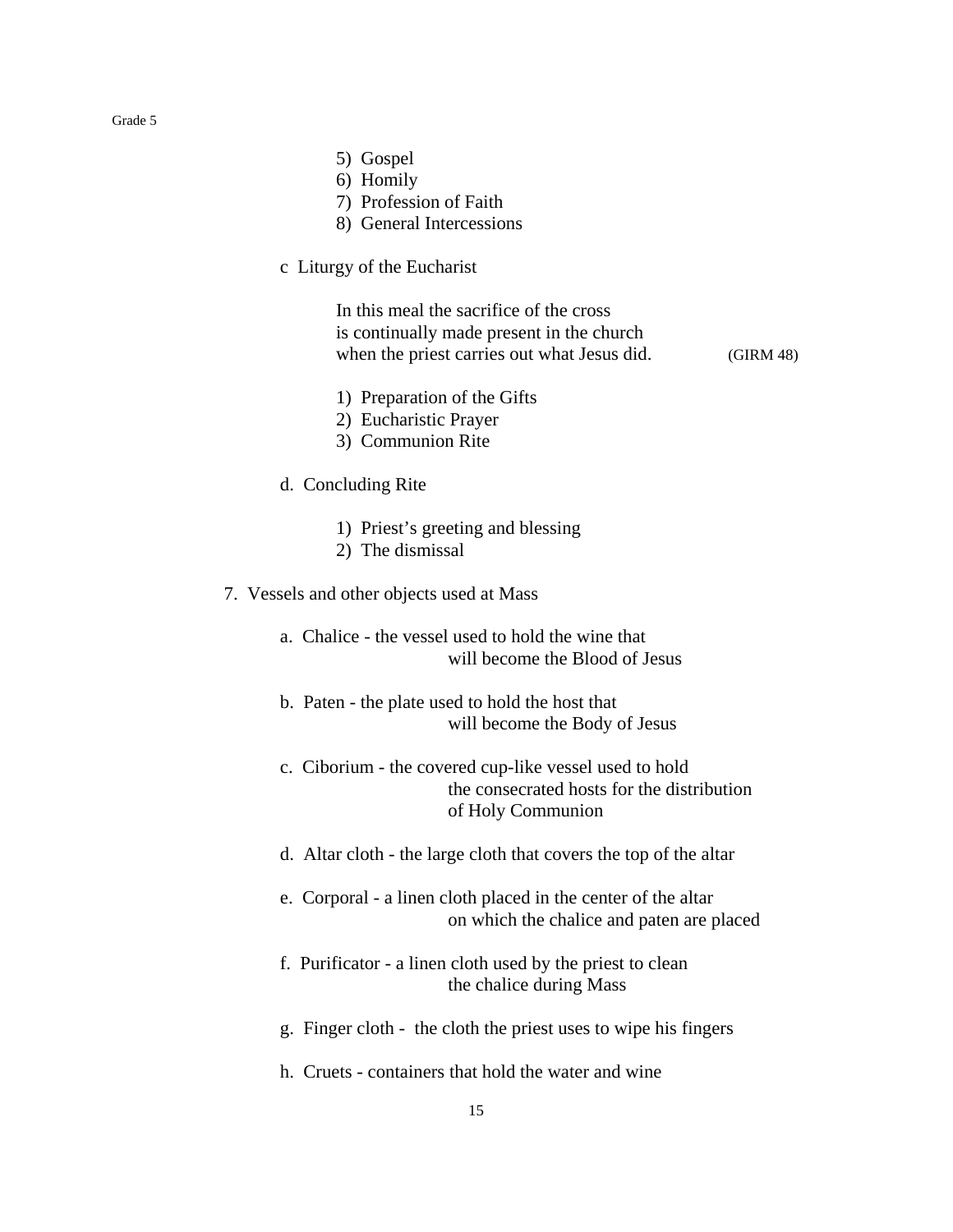- i. Candles two lighted candles are placed on the altar
- 8. Vestments the official attire worn at liturgical functions
	- a. Alb a long white robe worn by the priest/deacon at Mass
	- b. Cincture a cord the priest/deacon wears around the waist
	- c. Stole
		- 1) A long decorated strip of cloth worn by the priest/deacon
		- 2) It is a sign of their ordination
		- 3) It is the color of the Liturgical Season/Feasts
	- d. Chasuble
		- 1) A sleeveless outer vestment worn over the alb by the priest
		- 2) It is the color of the Liturgical Season/Feasts
- 9. Liturgical Books
	- a. Roman Missal used by the priest for the various prayers of the Mass
	- b. Lectionary **/** Lectionary for Masses with Children - used by the lector in proclaiming the Scriptures at Mass
	- c. Book of Gospels used by the deacon/priest in proclaiming the Gospel at Mass
- 10. Liturgical Environment for Mass
	- a. Altar
	- b. Ambo / pulpit
	- c. Celebrant's chair
	- d. Tabernacle
	- e. Lectern (for cantor)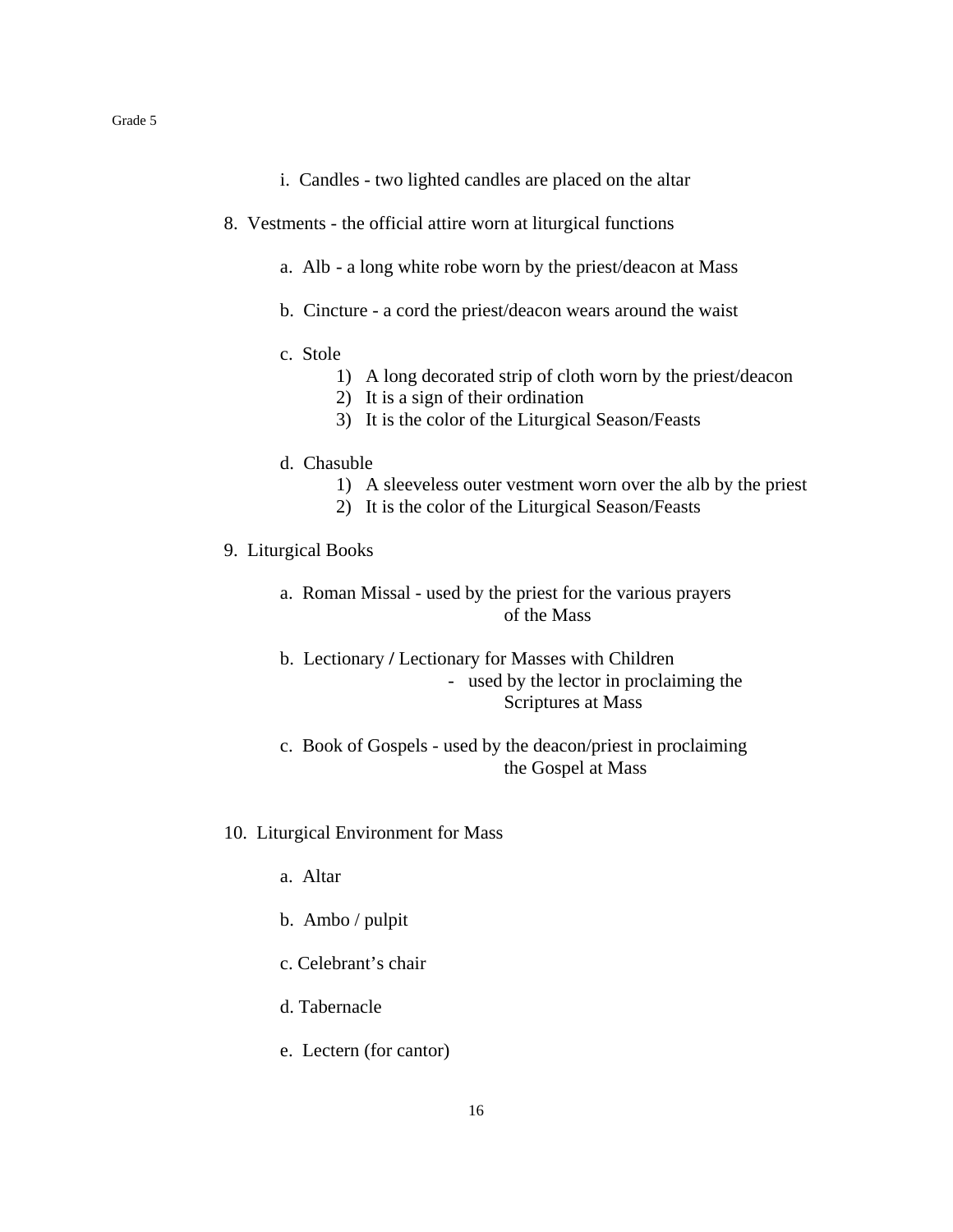#### 11. Special Ministers

- a. Lector
- b. Cantor (and/or leader of song)
- c. Musicians
- d. Altar Server (1143)
- e. Extraordinary Minister of Holy Communion (1348)
- f. Minister of Hospitality (Usher)
- 12. Participation in Eucharistic Meal
	- a. Communion may be received on the tongue or in the hand
	- b. Communion may be received under both species the consecrated bread and wine
	- c. Reception of Communion no more than twice in one liturgical day
- 13. Worship of the Eucharist Outside of Mass
	- a. Visits to the Blessed Sacrament
	- b. Exposition and Benediction
	- c. Forty Hours
		- 1) History
		- 2) Practice

## **II. LITURGICAL YEAR** (1168-71)

- A. LENT (1095)
	- 1. Time of preparation for Easter, forty days
	- 2. From Ash Wednesday to the Mass of the Lord's Supper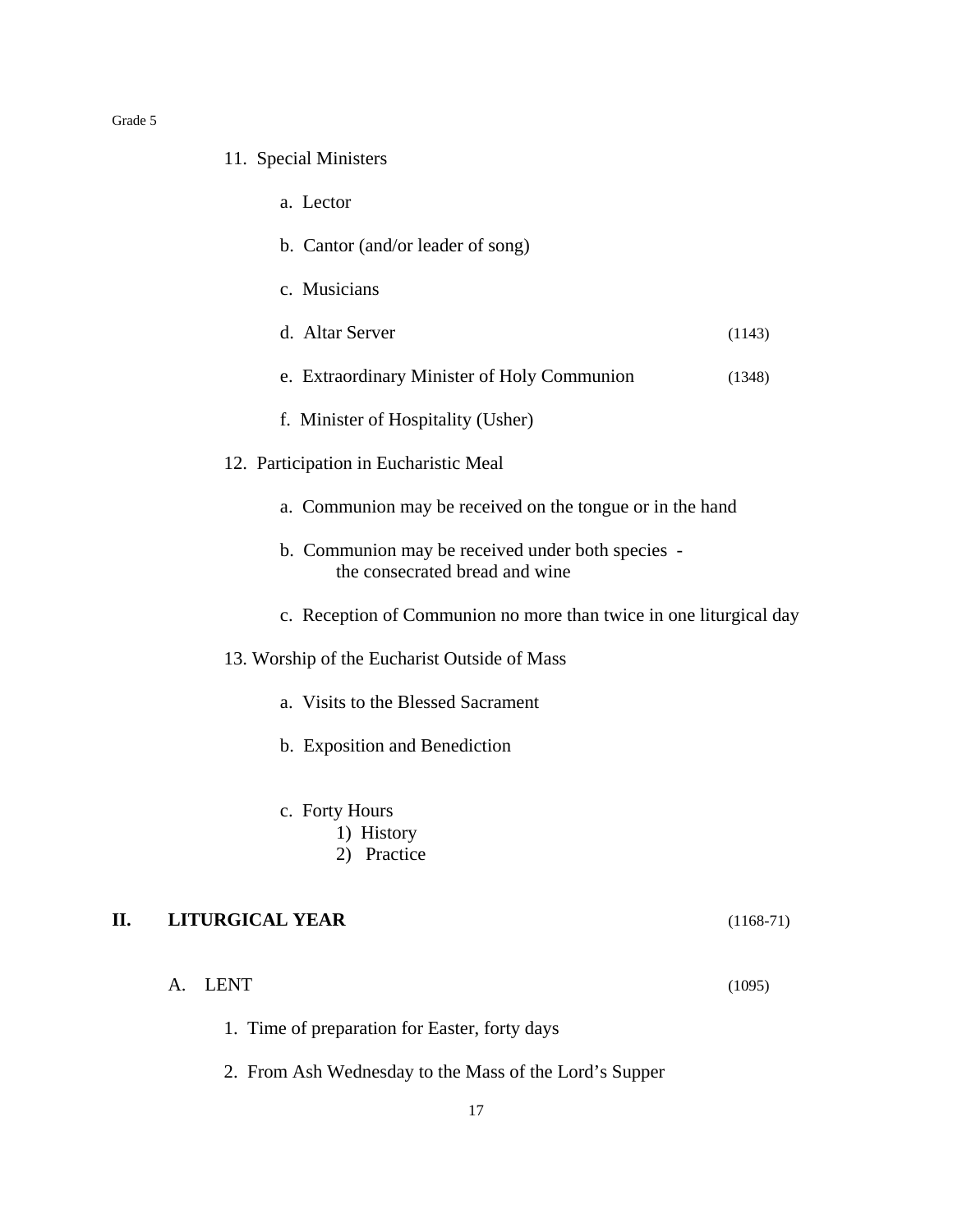on Holy Thursday

## 3. Liturgical color is purple for penance, repentance

## B. HOLY WEEK

| 1. Palm Sunday                                                                 | $Jn. 12:12-19$                                   |
|--------------------------------------------------------------------------------|--------------------------------------------------|
| 2. Triduum                                                                     |                                                  |
| a. Holy Thursday<br>Mass of the Lord's Supper                                  | Mt. 26:26-35<br>Mk. 14:22-31,<br>Lk. 22:14-23    |
| b. Good Friday<br>Celebration of the Lord's Passion<br>Liturgical color is red | Mt. 27, Mk. 15,<br>Lk. 23                        |
| c. Holy Saturday: Easter Vigil                                                 |                                                  |
|                                                                                | 1) Service of light: blessing of the Easter Fire |

- 2) Lighting of the Paschal Candle
	- a) Large candle that is a sign of the presence of the Risen Lord
		- b) A cross is cut into the candle
		- c) Alpha Α the first letter of the Greek alphabet is traced above the cross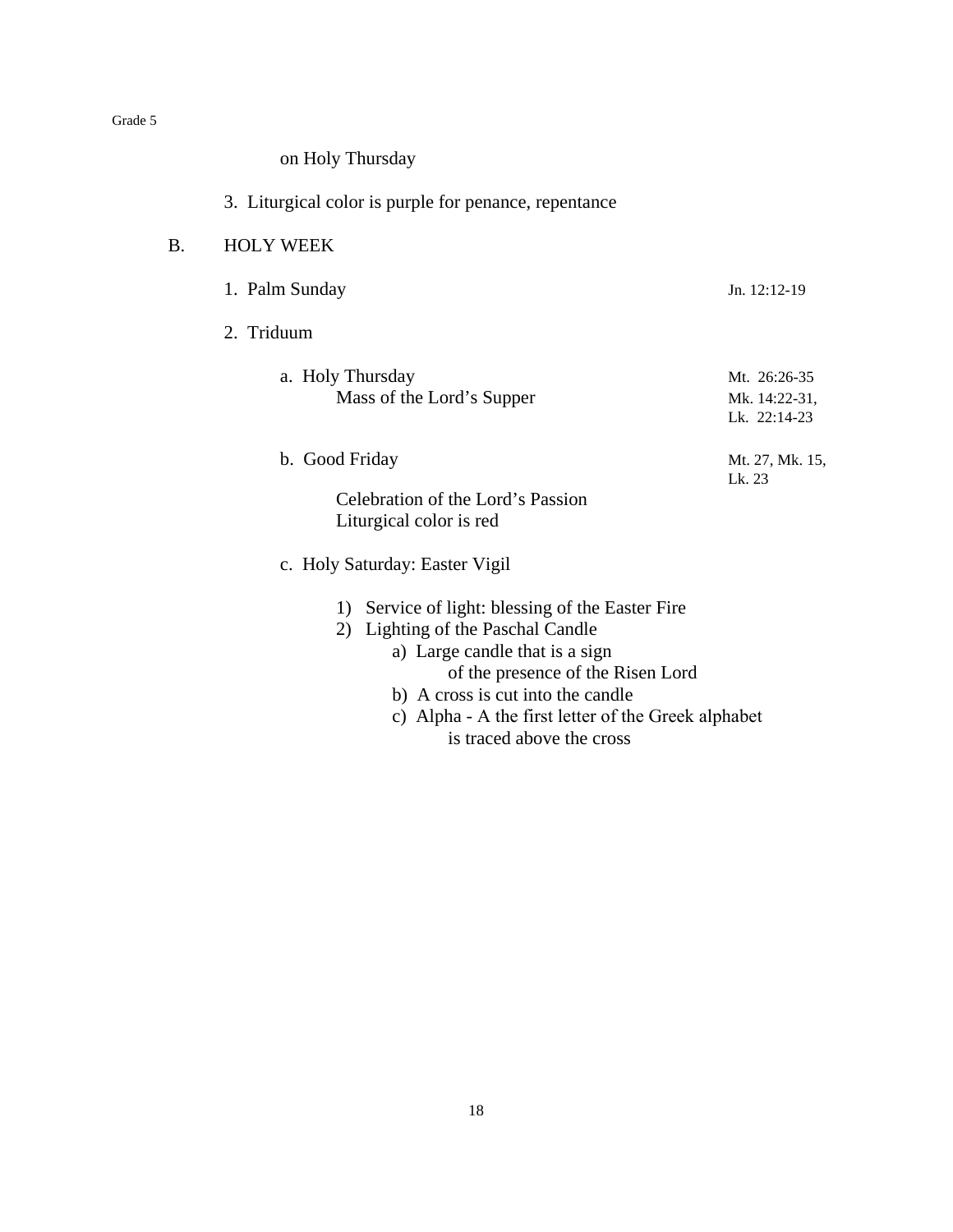d) Omega -  $\Omega$  the last letter of the Greek alphabet is traced below the cross

- e) The numerals of the current year are traced between the arms of the cross
- f) Five grains of incense are inserted in the candle in the form of a cross. These symbolize the five glorious wounds of Christ.
- g) Candle leads the procession into Church. It also leads the procession during the Rite of Baptism at the Easter Vigil and is kept near the baptismal font to be used during baptisms and funerals.
- d. Easter: Sunset of Holy Saturday to sunset of Easter Sunday

## C. SAINTS AND HOLY PEOPLE

#### **November 4: St. Charles Borromeo**

St. Charles Borromeo, who lived in Italy from 1538-1584, is remembered as a great reformer of the Church during the Reformation. A member of the powerful Medici family, his uncle was Pope Pius IV. He became a priest at the age of 25 and held some important positions within the Church. He was made Secretary of State in 1559 and helped reconvene the Council of Trent in 1562. He oversaw the writing of the catechism, missal and breviary for the Council, helped establish seminaries, founded the Confraternity of Christian Doctrine for educating young children, and helped promote the Jesuit missions in England. He continued to work tirelessly to institute Church reforms until his death in 1584.

#### **January 21: St. Agnes, Virgin and Martyr**

St. Agnes was born to a noble Christian family in Rome in 291. She vowed to protect her chastity and declared Christ as her spouse. Her youthful beauty attracted the son of the Governor, who denounced her as a Christian when she refused to marry him. The Governor gave her lavish gifts to convince her to give up her faith and Agnes refused. Despite her young age of thirteen, Agnes was martyred in 304.

#### **January 23: St. Marianne Cope**

Marianne Cope emigrated to the US from Germany with her family in 1839 when she was a baby. At age thirteen, she worked in a factory to support her poor family. Marianne entered the Sisters of St. Francis at age twenty-three. She taught at a school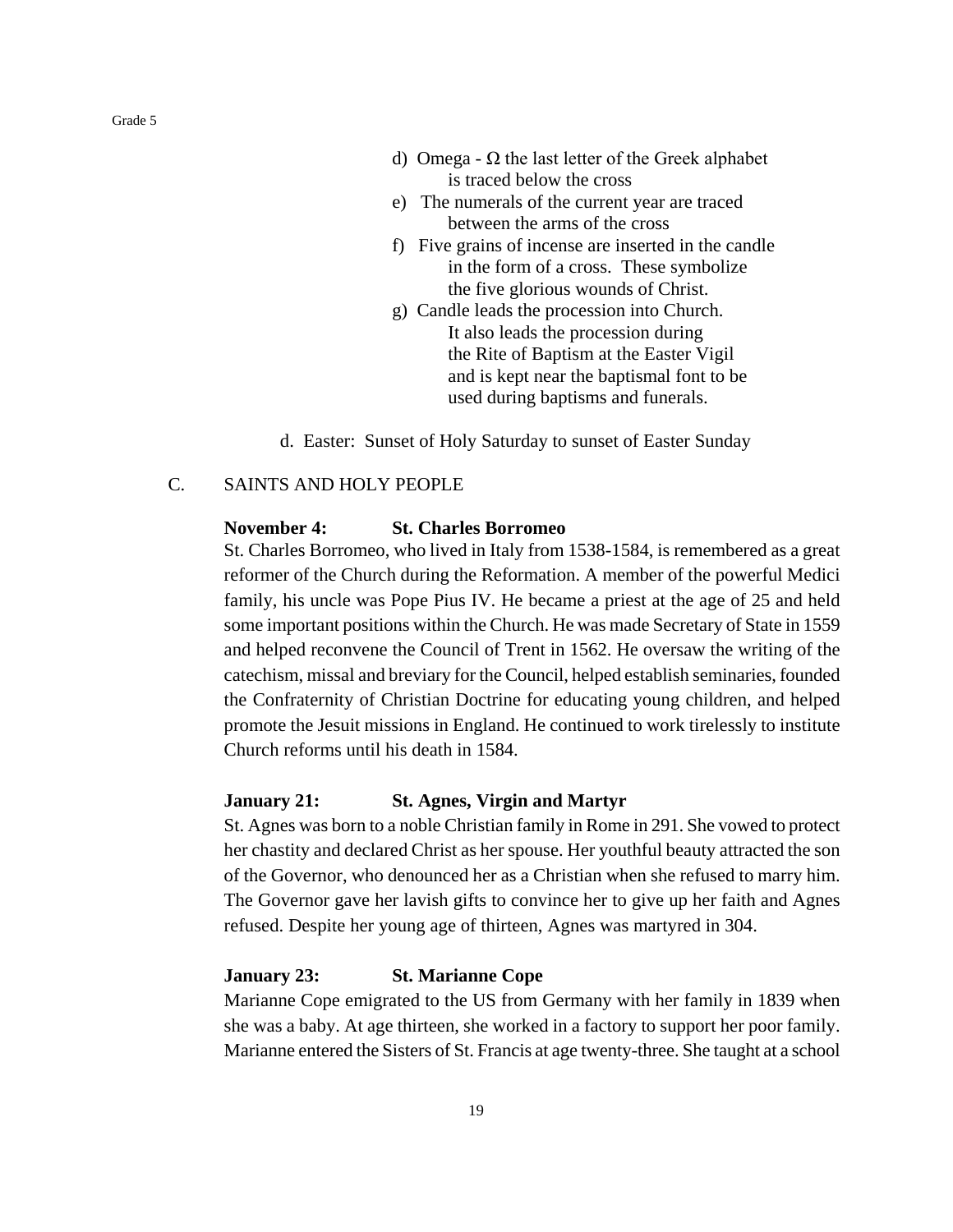for new German immigrants, eventually ran two Catholic hospitals and soon became Superior General. In 1883, Mother Marianne responded to a letter from King Kalākaua of Hawaii to bring sisters to the islands to care for people with leprosy. She spent her first years reforming the hospitals on Maui and Oahu, but eventually agreed to work in the leper colony of Molokai with St. Damien. She took over the work when St. Damien died and remained devoted to serving the lepers on Molokai until her death in 1918. She was canonized by Pope Benedict XVI in October of 2012.

## **III MARY**

#### A. MARY AND CHRISTIAN DEVOTION

- 1. The Church's devotion to the Blessed Virgin is intrinsic to Christian worship.
- 2. Pope John Paul II states, "Mary is present in the memorial at Mass because she was present in the Event!"
- 3. Other Devotions
	- a. The *Rosary* is a special prayer of devotion in honor of Mary in which we meditate on the *joyful*, *sorrowful*, *glorious, and luminous* mysteries in the lives of Jesus and Mary.
	- b. The *Magnificat* (Canticle of Mary) is Mary's song of praise which she prayed at the time of her visit to her cousin Elizabeth.

## B. DAYS IN HONOR OF MARY

#### **December 8 Solemnity of the Immaculate Conception**

Under the title of the Immaculate Conception, Mary is revered as the patroness of the United States and of the Archdiocese of Philadelphia. In 1854, Pope Pius IX declared: AFrom the first moment of her conception, the Most Blessed Virgin Mary, by a unique grace and privilege of God and in view of the merits of Jesus Christ, the Savior of the human race, was preserved from all stain of Original Sin.@ (CCC #490- 91)

#### **December 12 Feast of Our Lady of Guadalupe**

Our Lady appeared to Juan Diego, a poor Mexican Indian, on December 9, 1531. Mary told Juan to build a Church. Juan went to the Bishop to tell him the Lady=s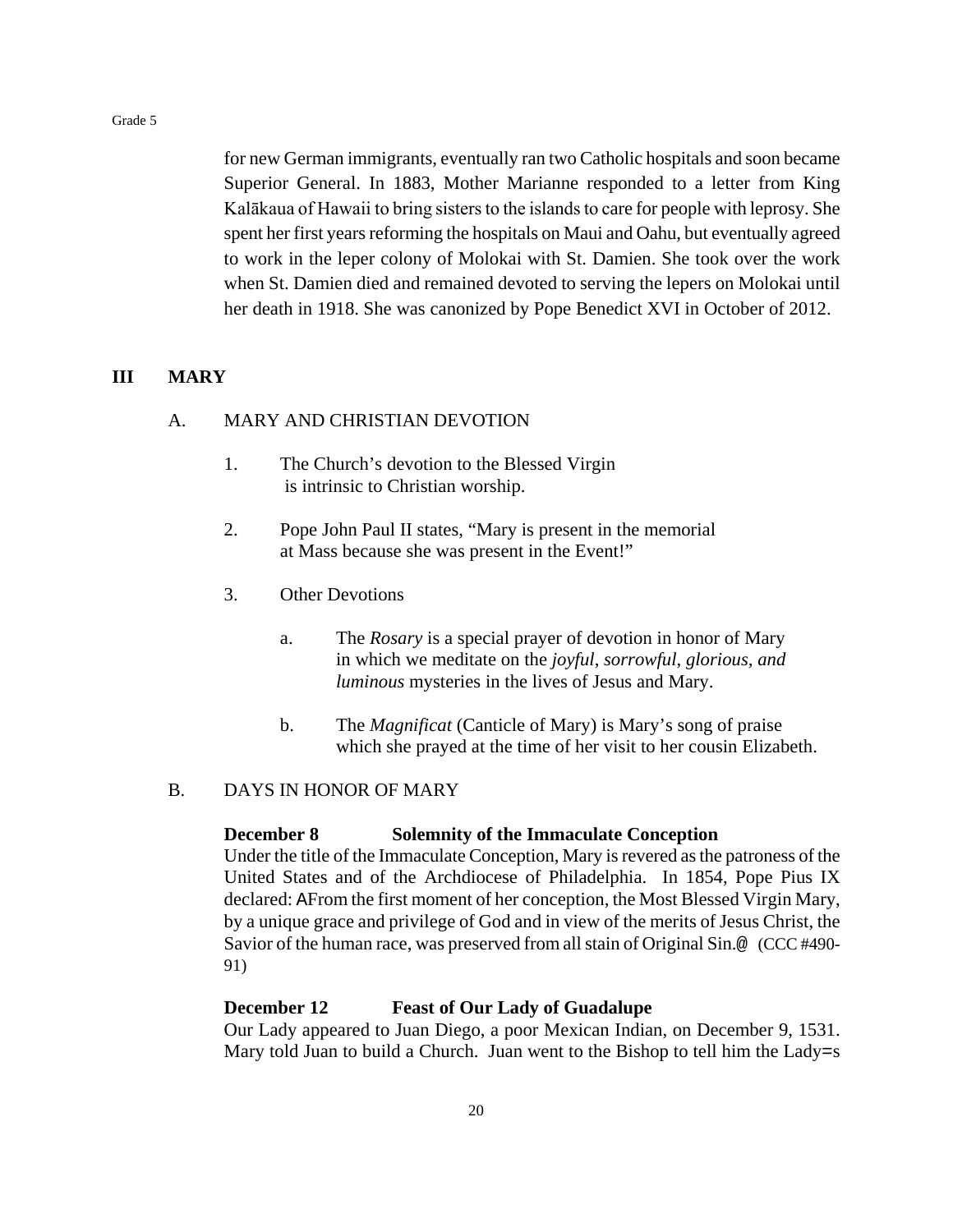request. The bishop did not believe him. Three days later, when Juan again went to the bishop and opened his cloak to give to the Bishop roses which the Lady had arranged in Juan=s cloak, there was a picture of Mary on his cloak. The Bishop believed and built a church in honor of Mary. We honor Our Lady of Guadalupe because we recognize her concern for all people especially the suffering and the poor. December 9 is the feast of Saint Juan Diego.

#### **January 1 Solemnity of Mary, Mother of God**

This feast of Mary is considered to be one of the oldest and most important feasts of Our Lady. In 431, the Council of Ephesus met to correct false teachings about Christ's divinity. The Council affirmed that Jesus is true God and true man. Since Mary is the Mother of Jesus, who is the Second Person of the Blessed Trinity, she can truly be called the Mother of God. Devotion to Mary as the Mother of God continued to spread from this time to the present.

### **February 2: Purification of Mary/Presentation of the Lord**

Mary and Joseph presented the newborn Jesus at the Temple, according to Jewish law, forty days after his birth. They sacrificed a pair of turtledoves, according to the custom of the poor. At the temple, they met Simeon, a man whom God had promised would not die until he saw the Savior. Upon seeing Jesus, Simeon prayed, "Lord, now let your servant go in peace; your word has been fulfilled" (Luke 2:29). Simeon also prophesied to Mary, "A sword will pierce your soul, that the thoughts of many hearts may be revealed" (Luke 2:34-35). The presentation of Jesus in the temple is the Fourth Joyful Mystery of the Rosary.

#### **February 11 Memorial of Our Lady of Lourdes**

Mary appeared to a fourteen year old girl named Bernadette Soubirous on February 11, 1858 in Lourdes, France. Our Lady appeared dressed in white with a blue sash, yellow roses at her feet and a rosary in her hand. Mary appeared eighteen times to Bernadette. The Lady told her many things among them that, although Bernadette would not find happiness in this life, she would find it in Heaven. She told her to pray for sinners and to do penance. The Blessed Mother told Bernadette to have a chapel built at the site where she appeared and that processions were to be held. When Bernadette asked the Lady what her name was, she said, AI am the Immaculate Conception.@ Through Bernadette, the Blessed Mother called sinners to a change in heart, to reach out and care for the sick, the poor, and those who had lost hope. Each year millions of people make their way through the mountainous country of southeastern France to the shrine at Lourdes. They come to ask Jesus through the intercession of his Mother for a cure of their body or soul.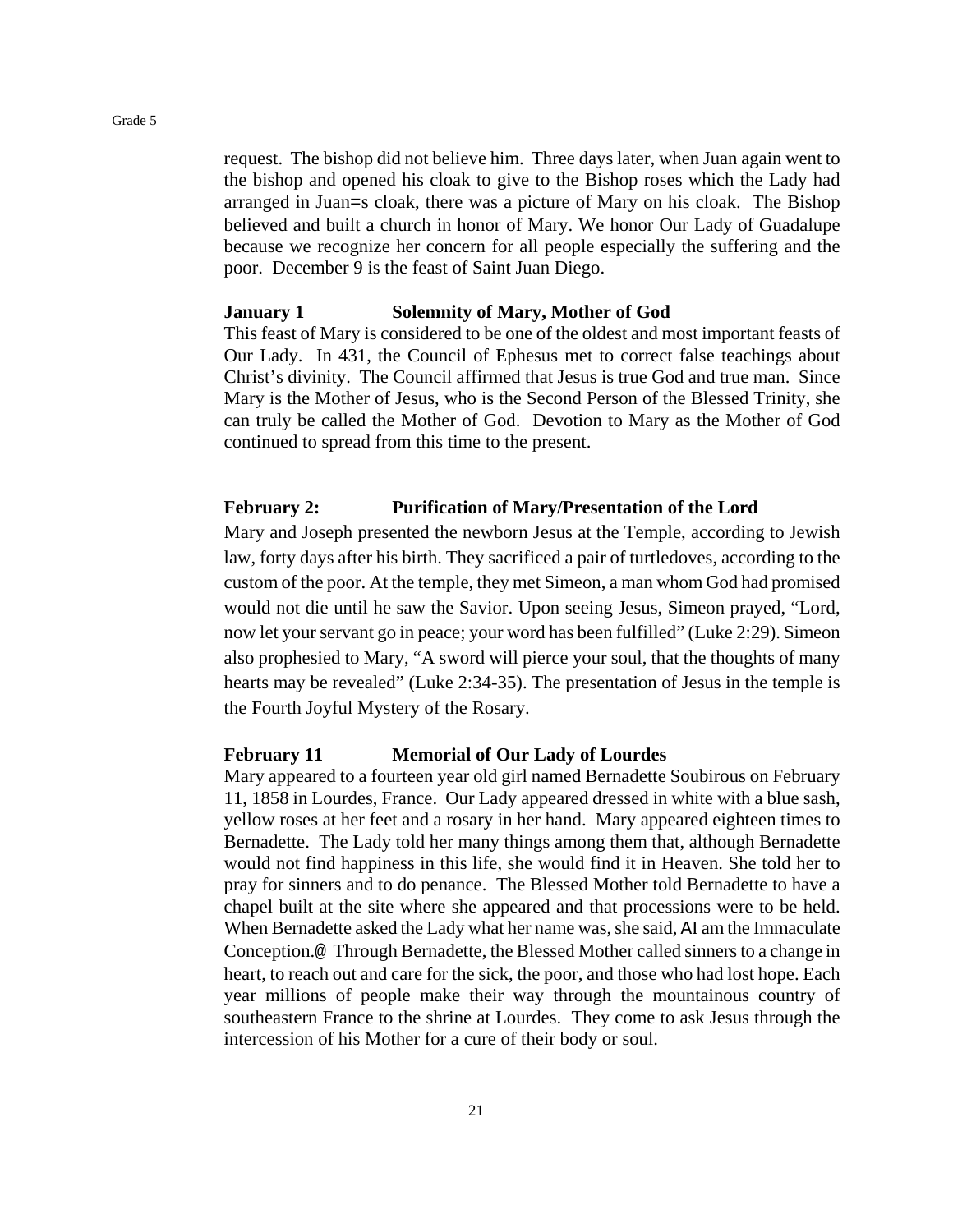## **IV. PRAYER** (2697-2724)

## A. DEFINITION Prayer is the lifting up of the mind and heart to God. It is communication with God. It is a way of deepening our relationship with God.

## B. EXPRESSIONS OF PRAYER (See pages 36-43)

- 1. The Jesus Prayer
- 2. Choral Speech (Praying in Common)
- 3. Song and Gesture
- 4. Journal Keeping
- 5. Meditation
- 6. Guided Meditation
- 7. Shared Prayer

## **V. SACRAMENTALS**

|                    | 1. Sacred signs that bear resemblance to the sacraments                                                  | (1667) |
|--------------------|----------------------------------------------------------------------------------------------------------|--------|
|                    | 2. Prepare one to receive the fruit of the sacraments                                                    | (1677) |
| 3. Characteristics |                                                                                                          | (1668) |
|                    | a. Include a prayer                                                                                      |        |
|                    | b. Accompanied often by a specific sign<br>(ex., the laying on of hands or the sprinkling of holy water) |        |
| 4. Forms           |                                                                                                          |        |
|                    | a. Blessings                                                                                             | (1671) |
|                    | b. Consecrations                                                                                         | (1672) |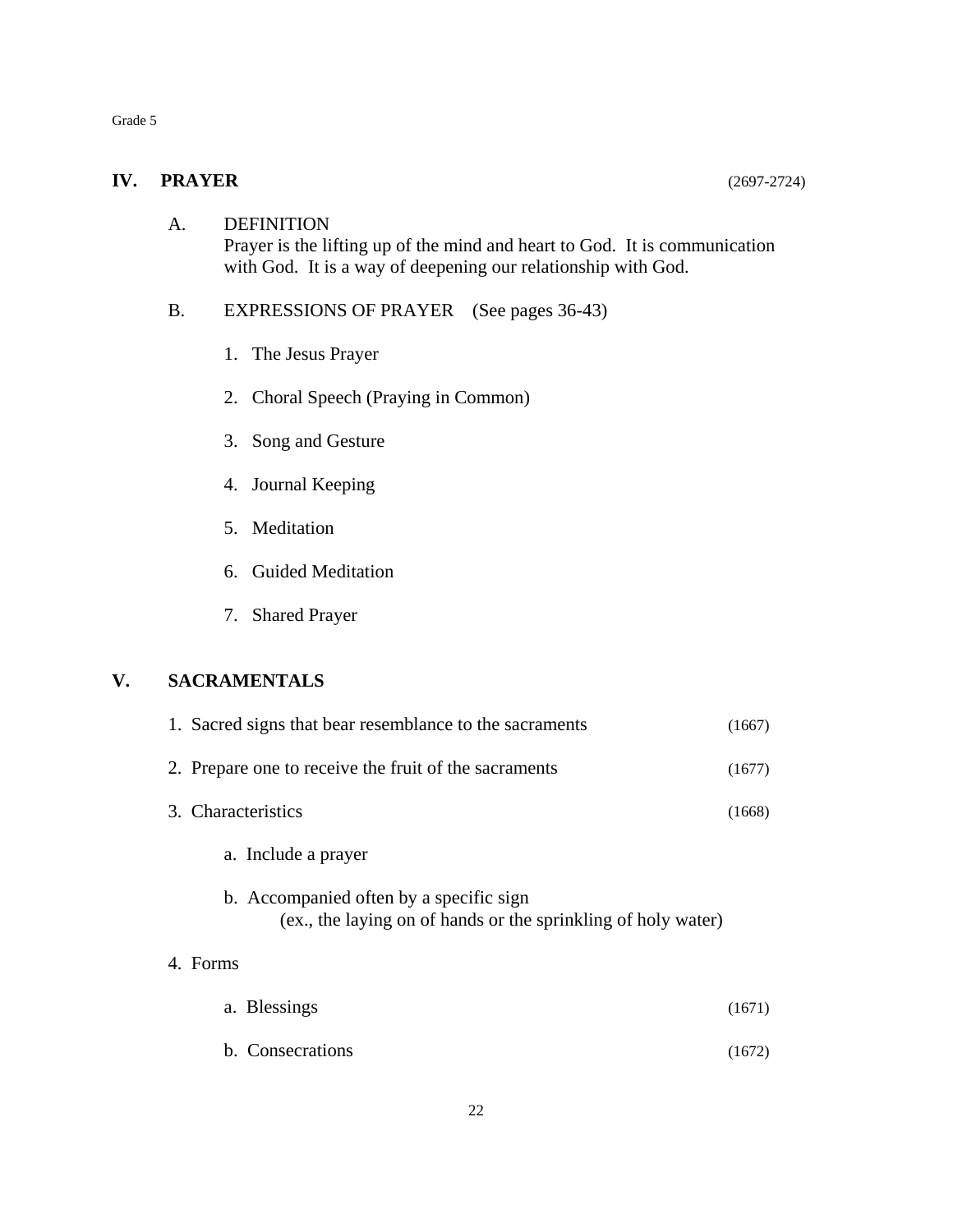c. Dedications (blessing of a church or altar)

## **VI. SOCIAL JUSTICE**

*"The commitment to human life and dignity, to human rights and solidarity, is a calling all Catholic educators must share with their students. It is not a vocation for a few religion teachers, but a challenge for every Catholic educator and catechist."*

*Sharing* Catholic Social Teaching *Challenges and Directions* , USCC, 1998, p. 7

## *Major Themes:*

**The Life and Dignity of the Human Person Call to Family, Community and Participation Rights and Responsibilities of the Human Person Option for the Poor and Vulnerable**

## A. AWARENESS OF THE BASIC DIGNITY OF EACH PERSON

- 1. Discuss ways to peacefully resolve peer conflicts.
- 2. Celebrate birthdays and cultural and ethnic heritage.
- 3. Discuss ways to show respect for all members of a family.
- 4. Brainstorm ways to express forgiveness

## B. RESPOND TO COMMUNITY NEEDS

- 1. Participate in parish and/or school collections: food, clothing, toys, etc.
- 2. Connect with Archdiocesan Social Service Agencies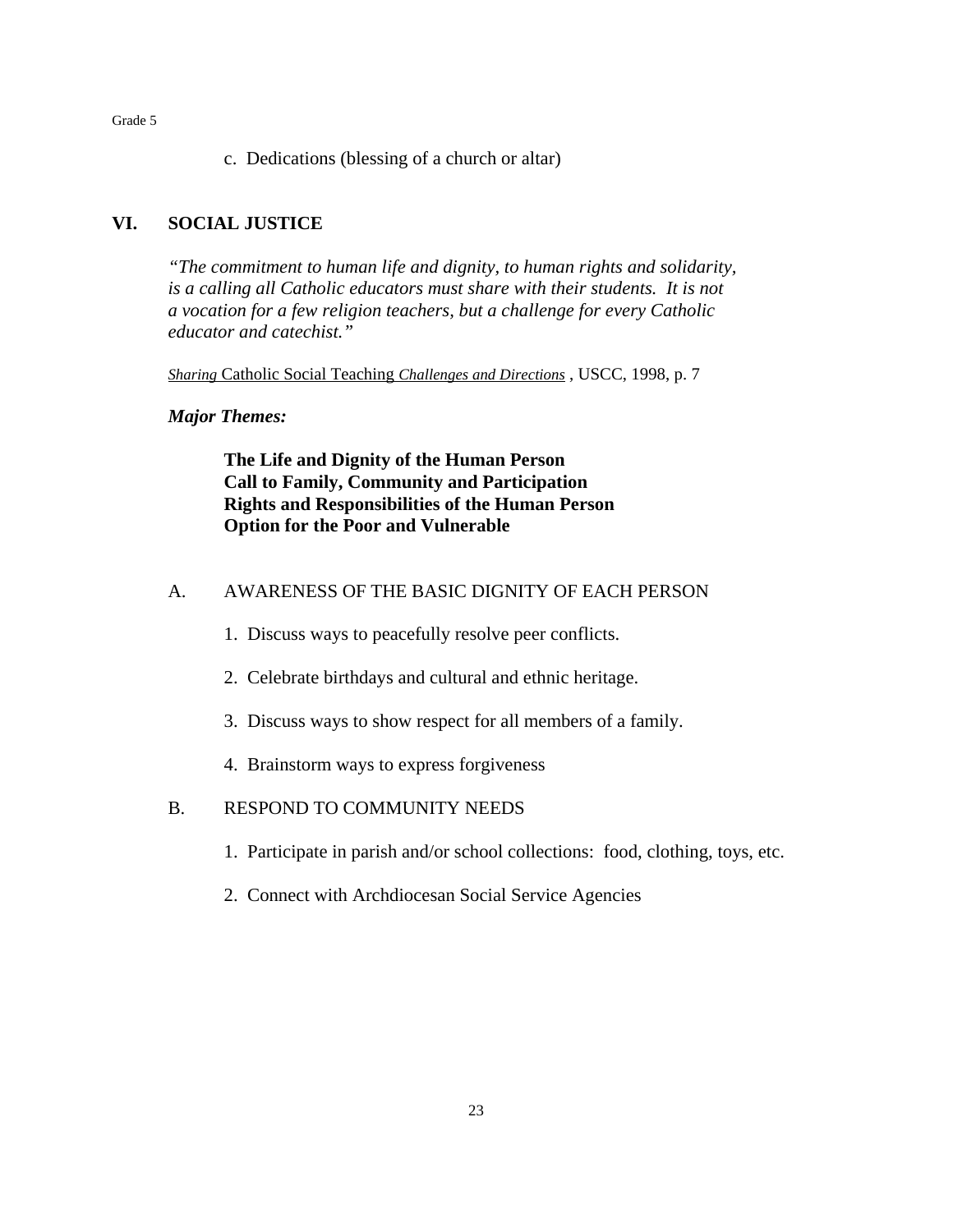# *Third Trimester*

| I.                      | THE SACRAMENTS OF HEALING<br>$(1420-21)$<br>The Lord Jesus Christ, physician of our souls and bodies, has willed<br>(1421)<br>that his Church continue, in the power of the Holy Spirit, his work of<br>healing and salvation begun in the sacraments of Baptism, Confirmation,<br>and Eucharist. This is the purpose of the two sacraments of healing:<br>the sacrament of Penance and the sacrament of the Anointing of the Sick. |                                                                                               |               |  |
|-------------------------|-------------------------------------------------------------------------------------------------------------------------------------------------------------------------------------------------------------------------------------------------------------------------------------------------------------------------------------------------------------------------------------------------------------------------------------|-----------------------------------------------------------------------------------------------|---------------|--|
|                         |                                                                                                                                                                                                                                                                                                                                                                                                                                     |                                                                                               |               |  |
|                         | THE SACRAMENT OF PENANCE AND RECONCILIATION<br>A.                                                                                                                                                                                                                                                                                                                                                                                   |                                                                                               |               |  |
|                         |                                                                                                                                                                                                                                                                                                                                                                                                                                     | 1. Definition                                                                                 | $(1422 - 24)$ |  |
|                         |                                                                                                                                                                                                                                                                                                                                                                                                                                     | Penance is a sacrament through which Christ<br>forgives the sins of those who seek his mercy. |               |  |
|                         |                                                                                                                                                                                                                                                                                                                                                                                                                                     | 2. Elements of the sacrament                                                                  | $(1450-60)$   |  |
|                         |                                                                                                                                                                                                                                                                                                                                                                                                                                     | a. Know your sin (examination of conscience)                                                  |               |  |
|                         |                                                                                                                                                                                                                                                                                                                                                                                                                                     | b. Sorrow for sin (contrition)                                                                |               |  |
|                         |                                                                                                                                                                                                                                                                                                                                                                                                                                     | c. Acknowledgment of sin (confession)                                                         |               |  |
|                         |                                                                                                                                                                                                                                                                                                                                                                                                                                     | d. Firm purpose not to sin again ( <i>amendment</i> )                                         |               |  |
|                         |                                                                                                                                                                                                                                                                                                                                                                                                                                     | e. Completion of Penance given by the priest (satisfaction)                                   |               |  |
|                         |                                                                                                                                                                                                                                                                                                                                                                                                                                     | f. Sign of God's forgiveness (absolution)                                                     |               |  |
| 3. Understanding of Sin |                                                                                                                                                                                                                                                                                                                                                                                                                                     |                                                                                               | $(1455-58)$   |  |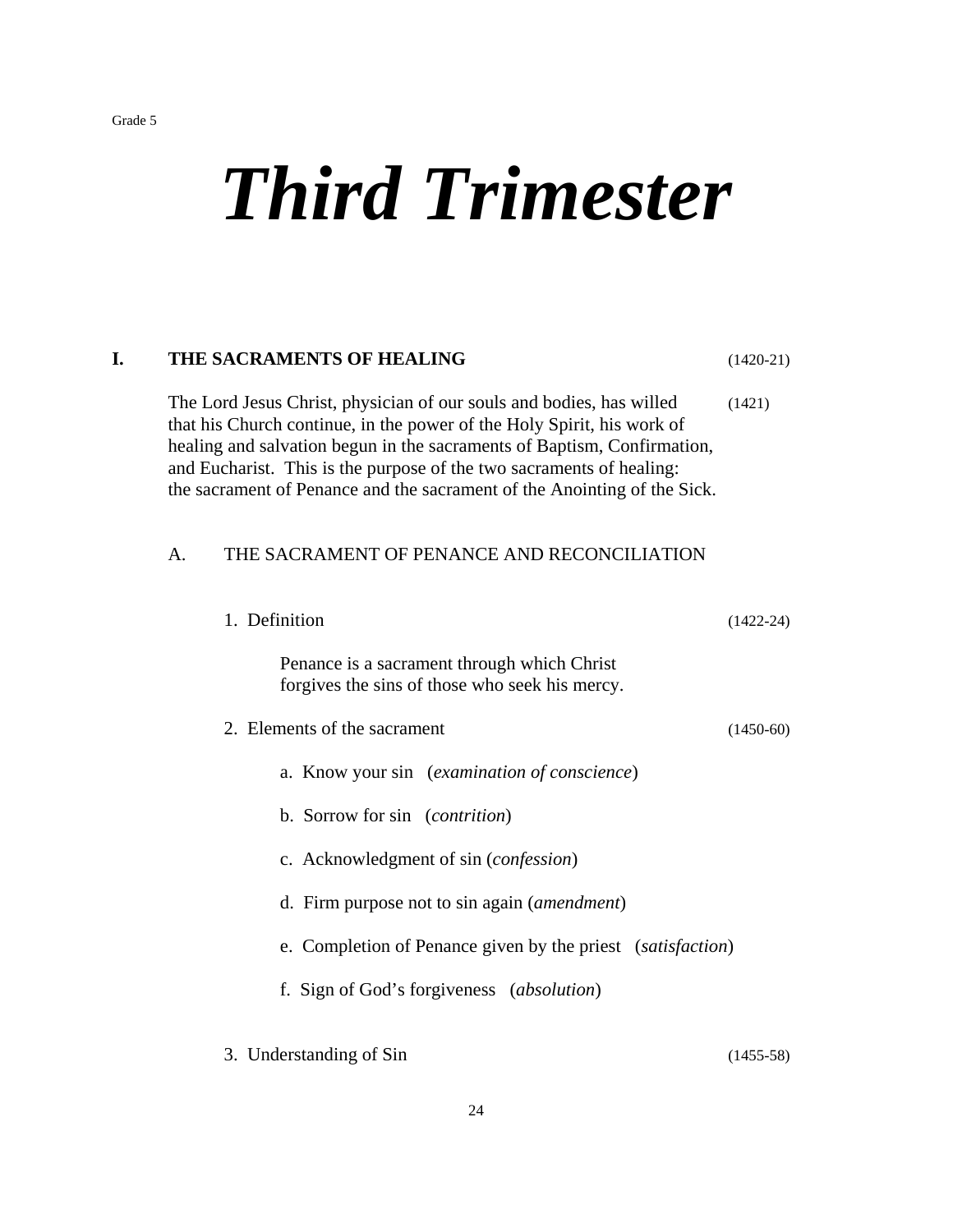a. Definition - any deliberate thought, word or action through which we refuse to love God, others and ourselves.

## b. Types

| 1) Original Sin                               | $(388-89)$           |
|-----------------------------------------------|----------------------|
| a) Sin of Adam and Eve                        |                      |
| b) Loss of original holiness                  | (416)                |
| and justice                                   |                      |
| c) Human nature is weakened                   | (418)                |
| and inclined to sin                           |                      |
| 2) Personal Sin                               | $(1849-51, 1872-73)$ |
| a) Mortal Sin - a serious offense against God |                      |
| which results in a total break in our         |                      |
| friendship with him.                          |                      |
| 1) Grave and serious matter                   |                      |
| 2) Clear knowledge                            |                      |
| 3) Full consent                               |                      |
| b) Venial Sin - a less serious sin which      |                      |
| harms but does not break our                  |                      |
| relationship with God.                        |                      |
| 3) Social Sin                                 | $(1928-48)$          |
| a) Any unjust structure, system,              |                      |
| or attitude that denies people                |                      |
| their rights and dignity,                     |                      |
| i.e., communism, racism, segregation          |                      |
| b) Prejudice and discrimination               |                      |
| against ANY group; the Arms Race;             |                      |
| refusing to share wealth and                  |                      |
| the goods of the world                        |                      |
| 4) Sins against life                          | $(2258 - 2330)$      |
| a) Abortion, murder, terrorism                |                      |
| b) Abuse of drugs and alcohol                 |                      |
| c) Discrimination of race, sex or age         |                      |
| d) Nuclear war                                |                      |
| æ                                             | (2003)               |
| a. Definition - God's divine life in us.      |                      |
| It is a special gift that God freely gives    |                      |

- so that we may share in his happiness.
- b. Effect we share in God's life.

4. Grace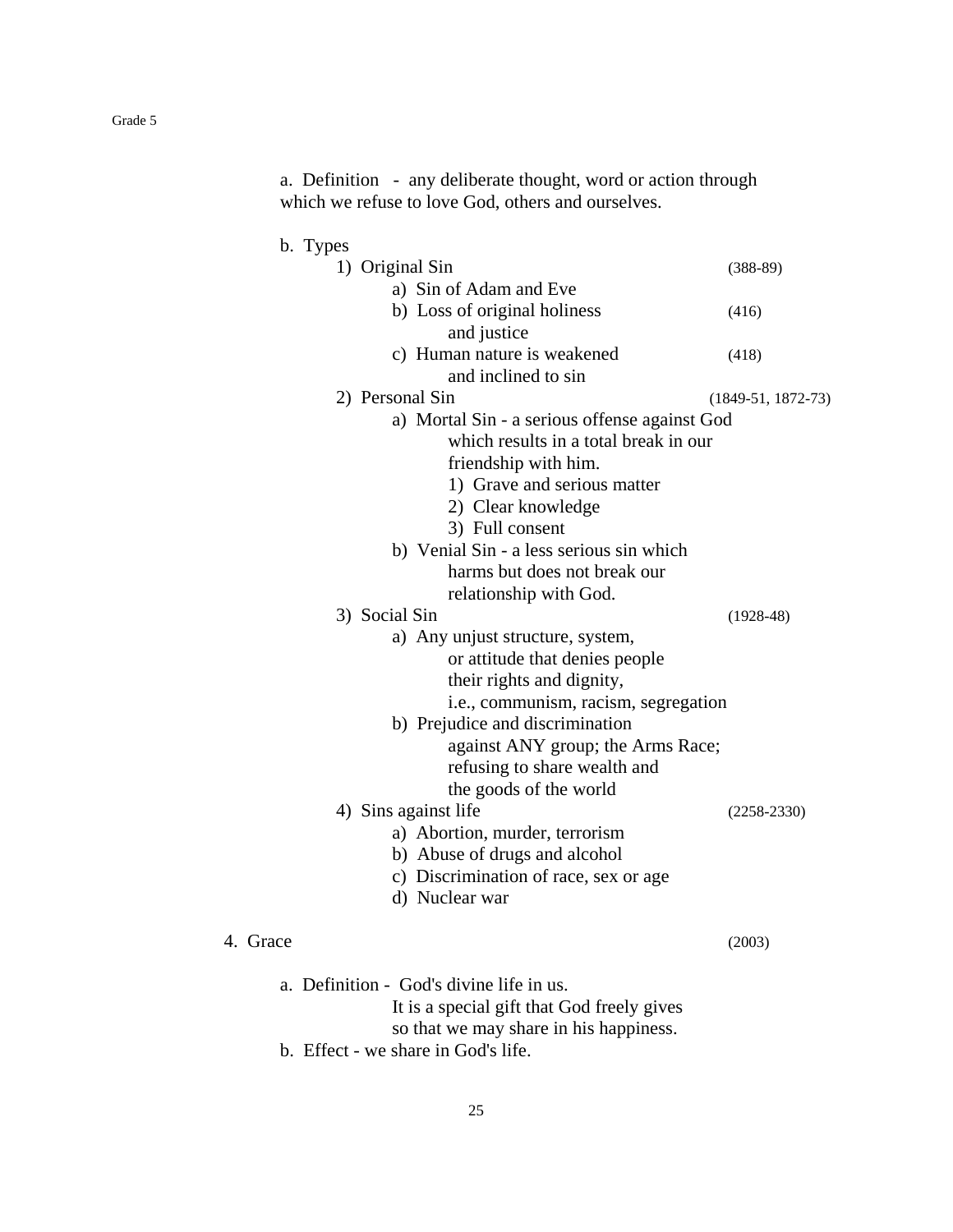- 5. Forgiveness
	- a. It begins with God's mercy and love that comes to us

in Jesus Christ and the Holy Spirit.

- b. God's mercy and love enables us to forgive ourselves and others.
- 6. Rite of Reconciliation
	- a. Preparation
		- 1) Praise of God for the forgiveness of sin through the death and resurrection of his Son
		- 2) Thank God for his grace in your life
		- 3) Examine where you have failed / sinned in love of God and neighbor (examination of conscience)
	- b. Celebration of the Rite
		- 1) Communal celebration with individual confession and absolution
			- a) Face to face exchange
			- b) Kneeling at the fixed confessional grill
- 7. Frequency of Reception
	- a. It is recommended that we receive the sacrament of Penance regularly.
	- b. We are obligated to confess mortal sins.
- 8.The *Seal of Confession* the priest is never allowed to reveal what has been told him in confession.

## B. THE ANOINTING OF THE SICK (1499-1532)

"Is any among you sick? Let him call for the presbyters of the Church, and let them pray over him, anointing him with oil in the name of the Lord; and the prayer of faith will save the sick man, and the Lord will raise him up; and if he has committed sins, he will be forgiven." Jas. 5:14-15, (1526)

1. Definition (1527)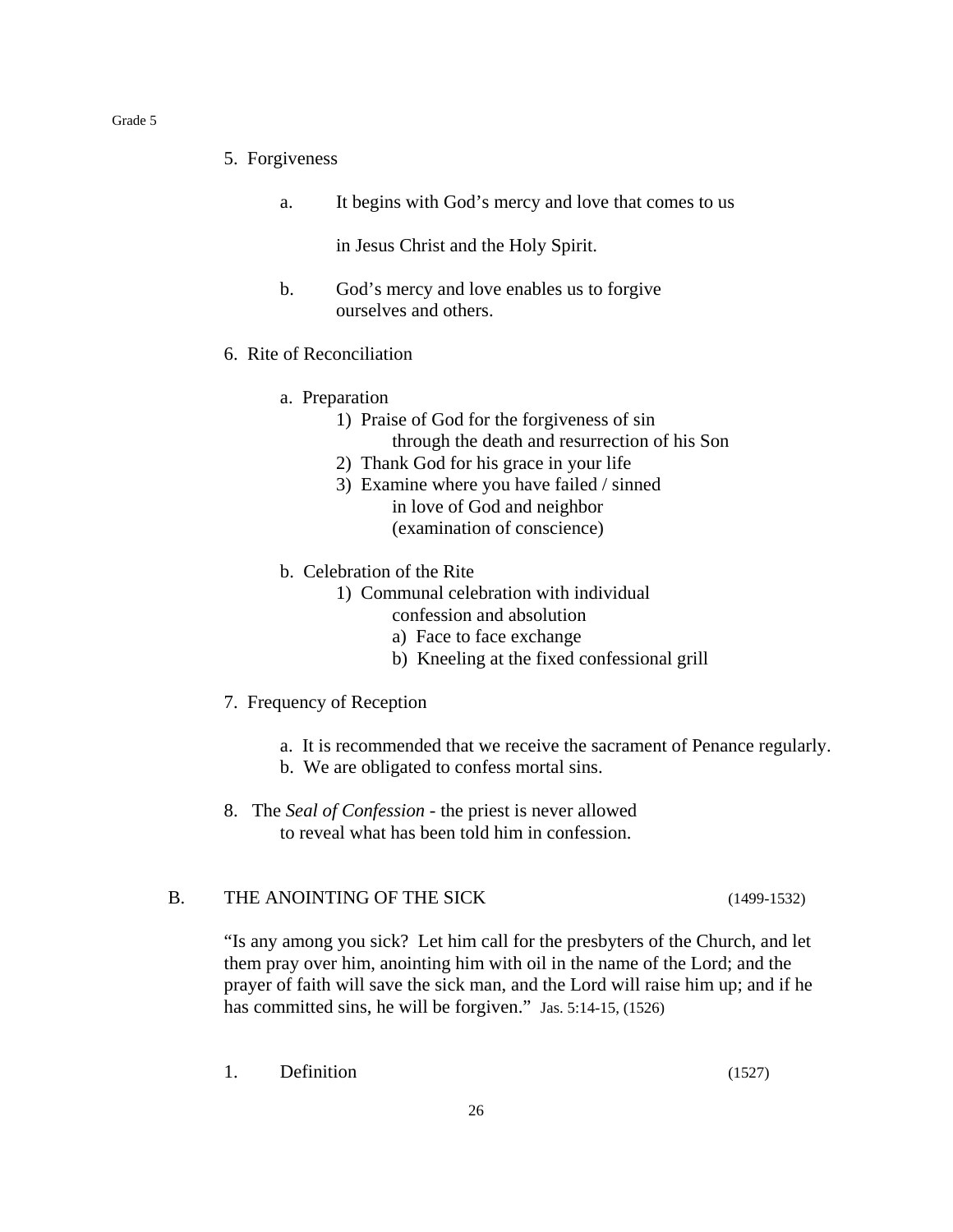- a. Anointing of the Sick is a sacrament through which Jesus Christ offers the healing, strengthening power of the Holy Spirit.
- b. The sacrament confers a special grace on the Christian experiencing the difficulties of a grave illness or old age.
- c. The sacrament may be received each time (1529) one falls seriously ill.
- 2. Rite of Anointing of the Sick (Outside of Mass)
	- a. Introductory Rites
		- 1) Greeting: the priest greets all with peace
			- and asks the family to pray that God bless all present
		- 2) Sprinkling with Holy Water: Renewal of one's Baptism
		- 3) Instruction: brief explanation of the origin of the sacrament (Rooted in the Letter of St. James)
		- 4) Penitential Rite or reception of the Sacrament of Penance
	- b. Liturgy of the Word
		- 1) Reading
		- 2) Response
	- c. Liturgy of Anointing
		- 1) Litany
		- 2) Laying on of Hands
		- 3) Anointing
		- 4) Lord's Prayer
	- d. Liturgy of Holy Communion
		- 1) Reception of Holy Communion
		- 2) Prayer
	- e. Concluding Rite: Blessing

## 3. Effects of the Sacrament

- a. Spiritual healing: one experiences spiritual healing the presence of Christ in their sickness and the grace not to lose faith
- b. Physical healing: at times physical healing can occur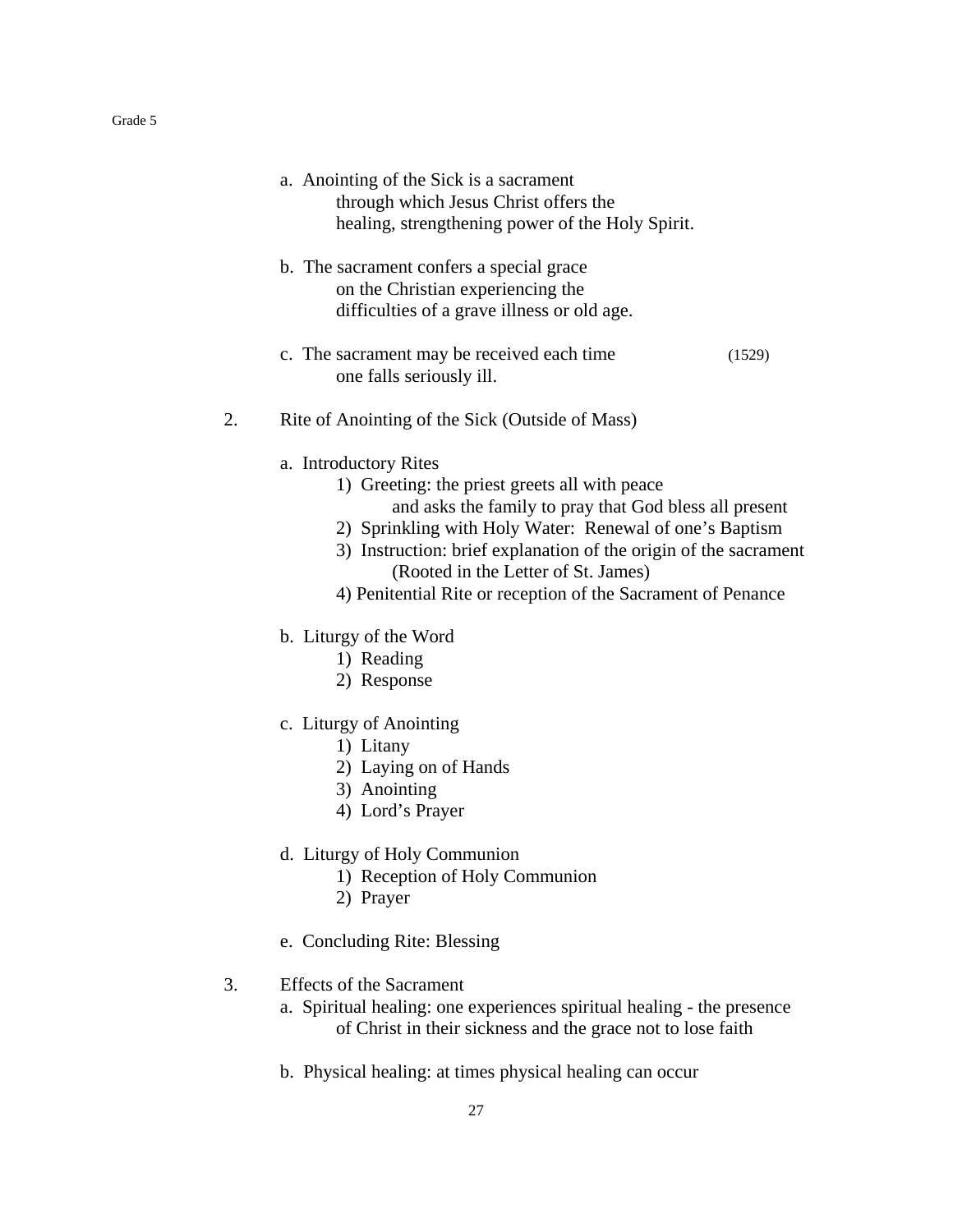4. This Sacrament may be received more than once.

## **II. THE SACRAMENTS AT THE SERVICE OF COMMUNION** (1534-1600)

The whole Church is a priestly people. (1591)

Through Baptism we are all members of the Body of Christ and we are consecrated for the common priesthood of all the faithful. We are called to worship, praise, petition, and thank God as Jesus Christ did. Others are called to nurture and build up the unity of the Body of Christ through particular consecrations.

#### A. HOLY ORDERS

1. Definition

| a. A person is consecrated in the name and person of |
|------------------------------------------------------|
| Jesus Christ to serve God and the people of God.     |

b. It is a sacrament of apostolic ministry (1536)

#### 2. Purpose

- a. To help people grow as members Lk. 22:24-27 of the Body of Christ
- b. To preach and teach God's Word
- c. To celebrate the sacraments with the faithful
- 3. Ministerial priesthood: Degrees of Holy Orders (1554)
	- a. Episcopacy Bishops (886, 1555-61) 1) As a successor of the apostles, he possess the fullness of Holy Orders: - preaching the Gospel
		- celebrating sacraments
		- nurturing the unity of the church through charity
		- 2) Chief shepherds, teachers, and rulers of dioceses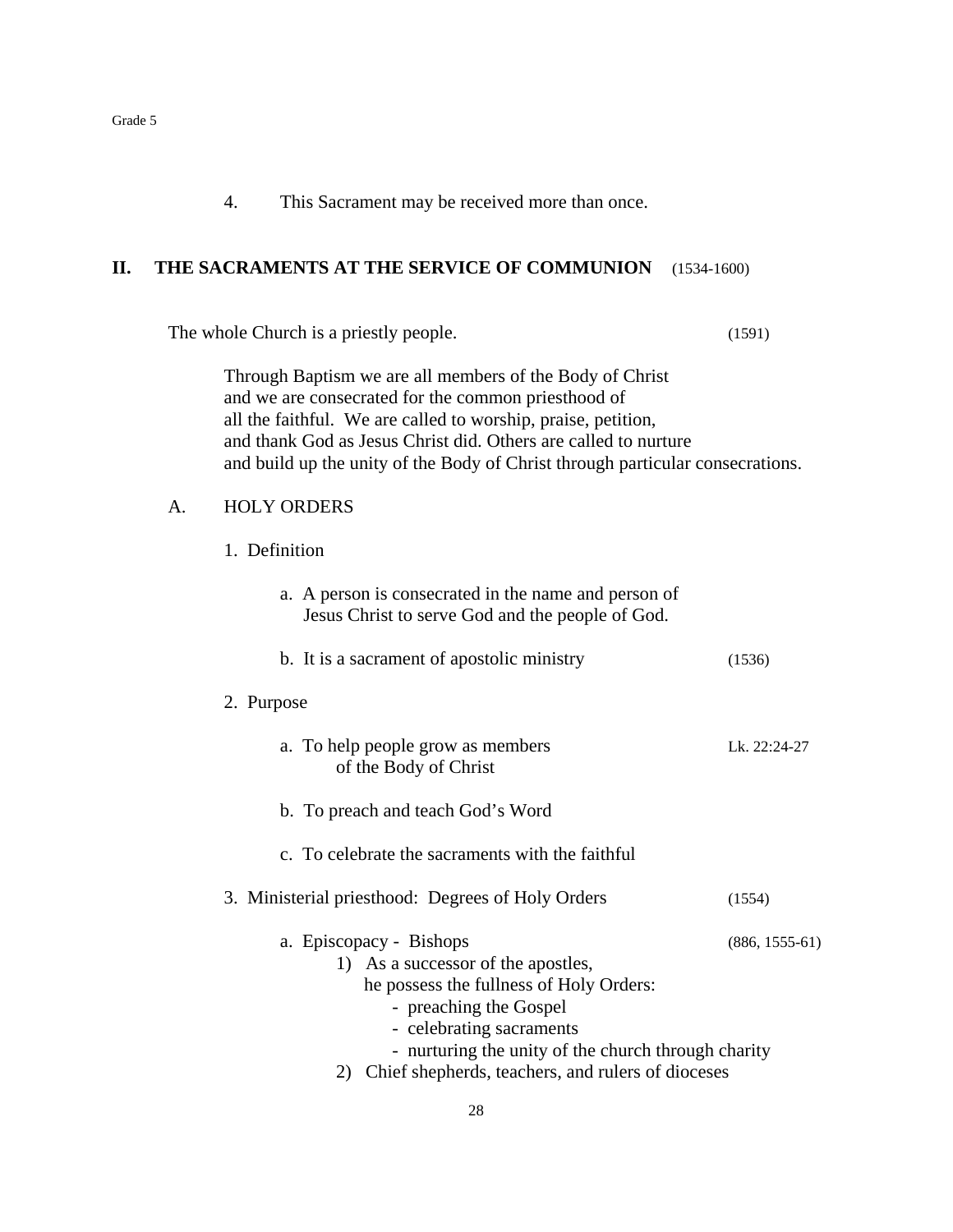| (groups of parishes in a geographic location)<br>3) Symbols of a bishop<br>a) Ring - symbol of the bond                                                                                                                                                                                                                                                                                                                | between the bishop and his people<br>b) Miter - liturgical headdress that signifies the<br>office of bishop, cardinal, or pope.<br>(The front and back pieces of material<br>represent the Old and New Testaments.)<br>c) Crosier - the staff carried by the bishop that<br>symbolizes his role as chief shepherd |  |
|------------------------------------------------------------------------------------------------------------------------------------------------------------------------------------------------------------------------------------------------------------------------------------------------------------------------------------------------------------------------------------------------------------------------|-------------------------------------------------------------------------------------------------------------------------------------------------------------------------------------------------------------------------------------------------------------------------------------------------------------------|--|
| b. Presbyterate: Ordained priests                                                                                                                                                                                                                                                                                                                                                                                      | $(1562-68)$                                                                                                                                                                                                                                                                                                       |  |
| 1) Co-workers of the bishop<br>2) Signed with a special character enabling<br>them to act in the person of Christ<br>3) Consecrated to preach the Gospel and<br>celebrate the sacraments<br>4) Variety of ministry for priests<br>a) Pastors<br>b) Teachers<br>c) Chaplains<br>d) Missionaries<br>e) Religious Orders<br>(Jesuits, Augustinians, Vincentians, etc.)<br>5) Symbols<br>a) Alb<br>b) Stole<br>c) Chasuble | (1563)                                                                                                                                                                                                                                                                                                            |  |
| c. Deacons<br>1) Assist the bishops and priests in service<br>a) Proclaim the Gospel and preach<br>b) Distribute Communion<br>c) Baptize<br>d) Preside over funerals<br>e) Bless marriages<br>f) Participate in works of charity<br>2) Kinds<br>a) Transitional deacons<br>- those preparing for priesthood:<br>make promises of celibacy                                                                              | $(1569-71)$                                                                                                                                                                                                                                                                                                       |  |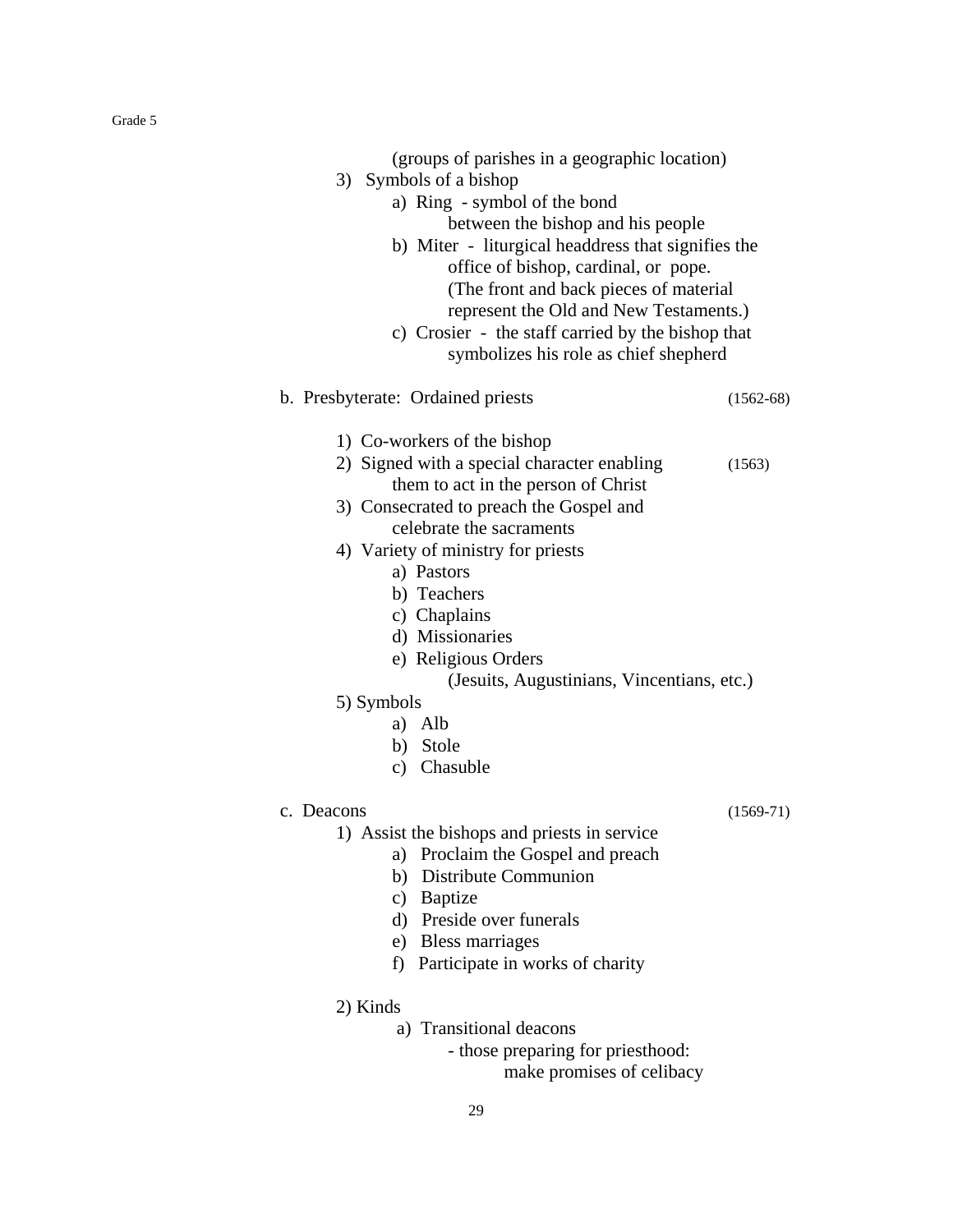and obedience to the bishop

- b) Permanent deacons
	- unmarried men who promise

celibacy and obedience to the bishop

- married men who promise

obedience to the bishop

## 3) Symbols

- 1) Alb
- 2) Stole
- 3) Dalmatic (outer garment)

## 3. Rite of Ordination

- a. Laying on of Hands: ritual invoking the Holy Spirit
- b. Prayer of Consecration: asking God the Father to send the Holy Spirit and consecrate these men in the person of Jesus Christ

## B. THE SACRAMENT OF MATRIMONY (1601-58)

- 1. Definition
	- a. Matrimony is the union of two people who freely enter into a loving covenant with each other in Christ.
	- b. A sacred sign that gives witness to the world of the love between Christ and his Bride, the Church
- 2. Purpose
	- a. Husband and wife grow in union through faithfulness to each other until death
	- b. Couple accept children and intend to raise them in the faith

30

- 3. Rite of Marriage
	- a. Ministers the wife and husband
	- b. Exchange of vows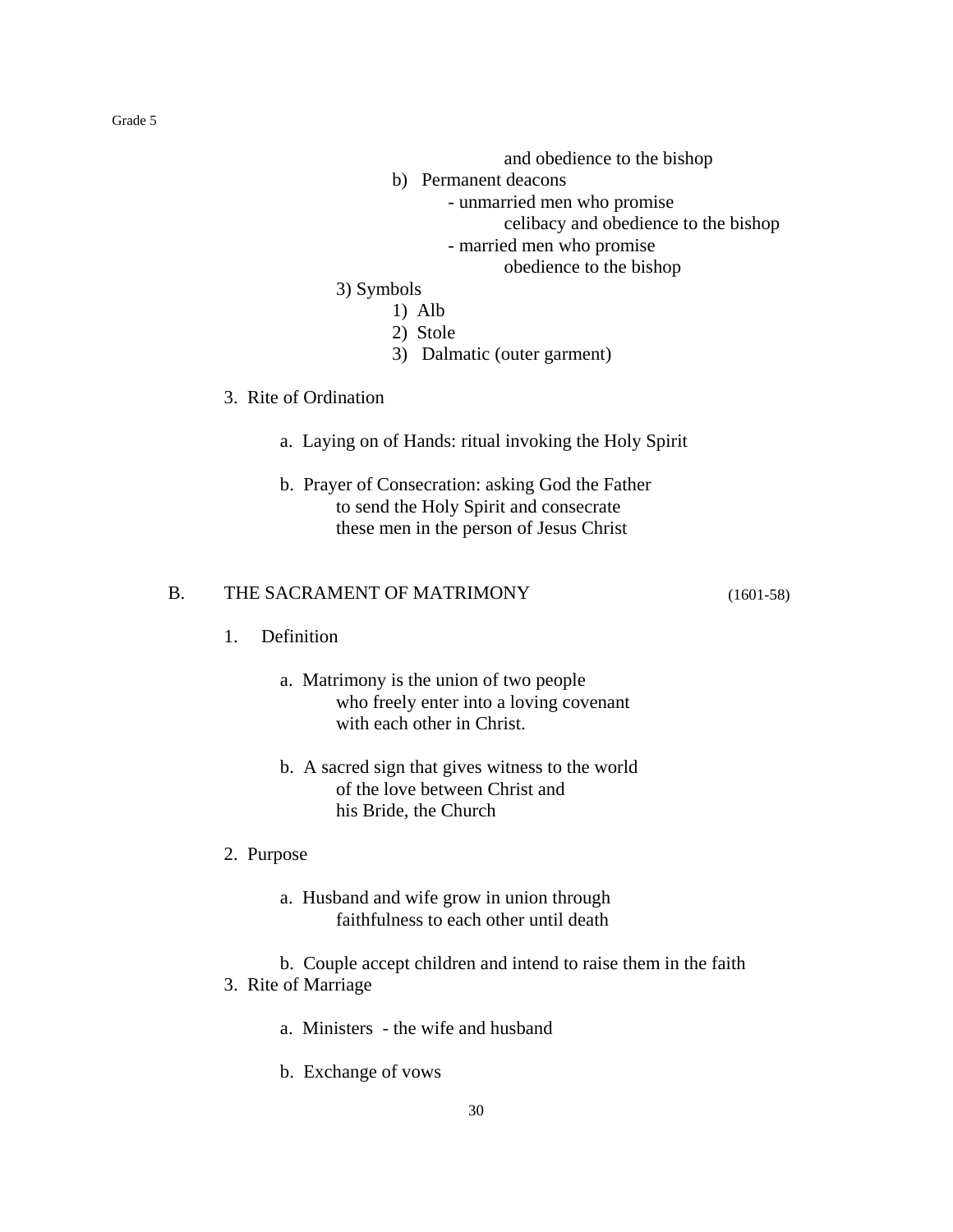c. Nuptial Blessing

## **III. LITURGICAL YEAR**

| A. | <b>EASTER SEASON</b>                                                                                                                                              |                                                                                                 | $(1168-69)$                                                   |  |  |  |
|----|-------------------------------------------------------------------------------------------------------------------------------------------------------------------|-------------------------------------------------------------------------------------------------|---------------------------------------------------------------|--|--|--|
|    | Sunset of Easter Sunday to sunset of the Solemnity of Pentecost                                                                                                   |                                                                                                 |                                                               |  |  |  |
|    | 1. Easter Sunday: liturgical color is white                                                                                                                       | Mt. 28:1-15,                                                                                    |                                                               |  |  |  |
|    |                                                                                                                                                                   | for glory, joy, innocence                                                                       | Mk. 16:1-8,<br>Lk. 24:1-12,<br>Jn. 20:1-10                    |  |  |  |
|    |                                                                                                                                                                   | 2. Ascension Thursday: liturgical color is white<br>marks the end of Jesus' earthly appearances | Mt. 28:16-20,<br>Mk. 16:19-20<br>Lk. 24:50-53,<br>Acts 1:6-12 |  |  |  |
|    |                                                                                                                                                                   | 3. Pentecost: liturgical color is red<br>for the Holy Spirit                                    | Acts 2:1-4                                                    |  |  |  |
|    |                                                                                                                                                                   | a. Fifty days after Easter                                                                      |                                                               |  |  |  |
|    |                                                                                                                                                                   | b. The birthday of the Church                                                                   |                                                               |  |  |  |
| B. | <b>OTHER CELEBRATIONS</b>                                                                                                                                         |                                                                                                 |                                                               |  |  |  |
|    | 1. Trinity Sunday - Sunday after Pentecost                                                                                                                        |                                                                                                 |                                                               |  |  |  |
|    | 2. Corpus Christi (Body and Blood of Christ) - Sunday after Trinity Sunday                                                                                        |                                                                                                 |                                                               |  |  |  |
|    | 3. Solemnity of the Sacred Heart - Friday after the Second Sunday<br>after Pentecost                                                                              |                                                                                                 |                                                               |  |  |  |
| C. | ORDINARY TIME: liturgical color is green for hope, growth, life                                                                                                   |                                                                                                 |                                                               |  |  |  |
| D. | SAINTS AND HOLY PEOPLE                                                                                                                                            |                                                                                                 |                                                               |  |  |  |
|    | <b>May 10:</b>                                                                                                                                                    | <b>St. Damien of Molokai</b>                                                                    |                                                               |  |  |  |
|    | Joseph de Vuester was born in 1840, the son of Belgian farmers. He joined the<br>Congregation of the Sacred Heart and chose the name "Damien". These missionaries |                                                                                                 |                                                               |  |  |  |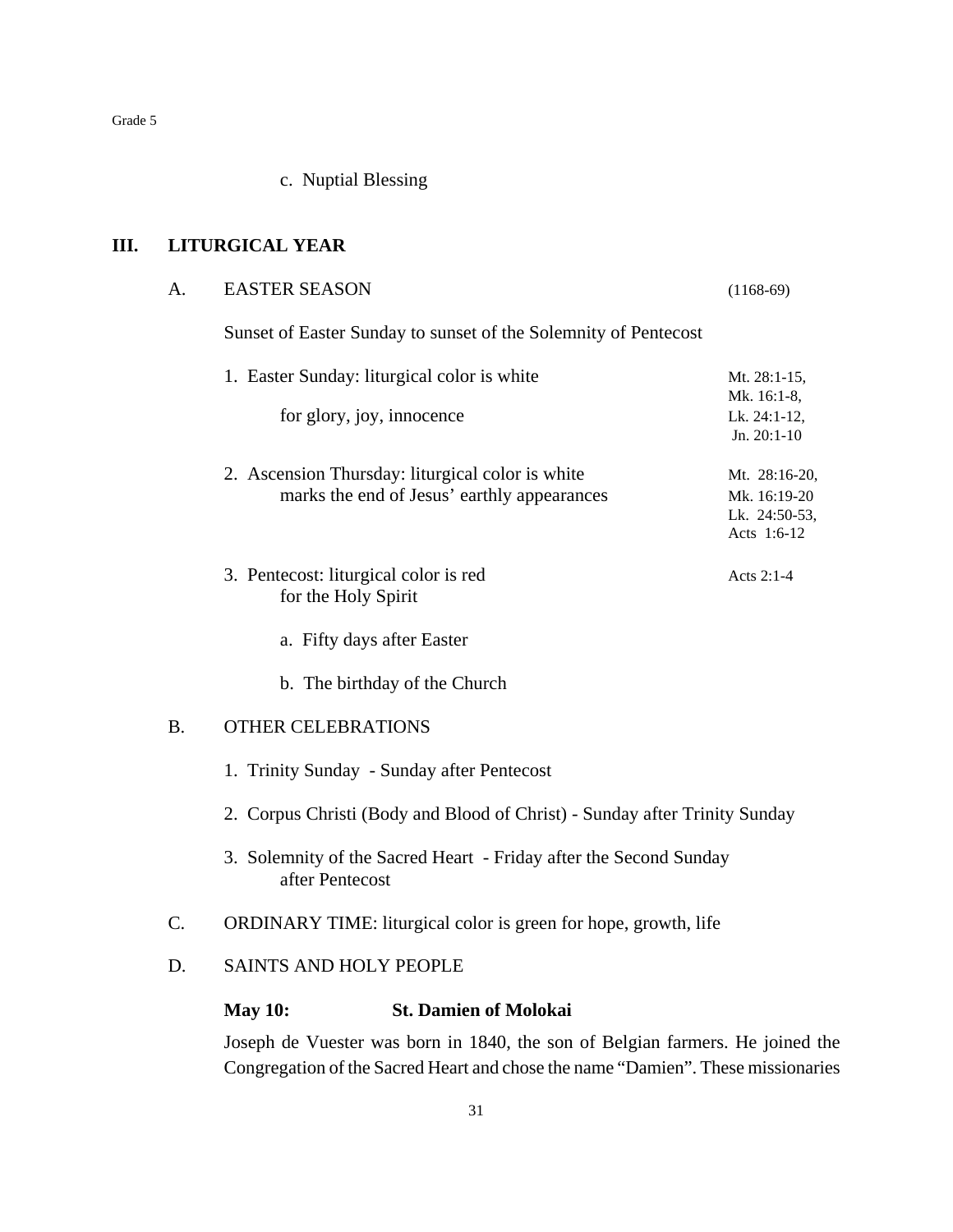were responsible for the Catholic faith on the Hawaiian Islands. He spent eight years traveling by horseback and by canoe to serve the people. The Bishop asked for a volunteer priest to go to the island of Molokai, a place for people dying of leprosy. There were no health care facilities, no law enforcement, and no priests on Molokai. The people were in desperate need of help. Father Damien volunteered, knowing he would not be allowed to leave the island. Molokai took on a whole different meaning after he arrived. It became an island of Christian love. He labored for eighteen years until his death. Father Damien eventually contracted leprosy and died on April 15, 1889 at the age of forty-nine. He was canonized by Pope Benedict XVI on October 11, 2009.

#### **June 24: Birth of John the Baptist**

John the Baptist was a prophet who foretold the coming of Jesus, the Messiah. The Gospel of Luke tells the story of John's birth. His parents, Zachariah and Elizabeth, were childless and old. The Angel Gabriel appeared to Zachariah and told him Elizabeth would bear a son. Zachariah did not believe this, and he immediately lost his ability to speak (Luke 1:5-25). However, Elizabeth did conceive a baby, and when Elizabeth's cousin Mary came to visit her, the baby leaped for joy in her womb (Luke 1:44). When Elizabeth gave birth to her baby, Zachariah wrote on a tablet, "His name is John." Zachariah was then able to speak again (Luke 1:57-66).

#### **July 1: St. Junipero Serra**

Saint Junipero Serra founded the Franciscan missions in California in the 18<sup>th</sup> century. Born in Spain in 1713, he joined the Franciscans at the age of twenty-three. Initially, he was a scholar and teacher, but he later became a missionary in 1749. He was sent first to Mexico City, then to Baja California and finally founded a mission in San Diego, California in 1769. This was the first of twenty-one missions throughout California. These mission centers reached out to the native Indians and also first cultivated European crops in America, such as figs, citrus, grapes, olives and vegetables. Saint Junipero Serra traveled tirelessly from mission to mission and is said to have confirmed over 5,000 people. He died at the mission in Carmel in 1784.

#### **July 6: St. Maria Goretti, Virgin and Martyr**

Born to a poor farming family in Italy in 1890, Maria Goretti was always known for her piety and her beauty. She was a very good, responsible and religious young girl.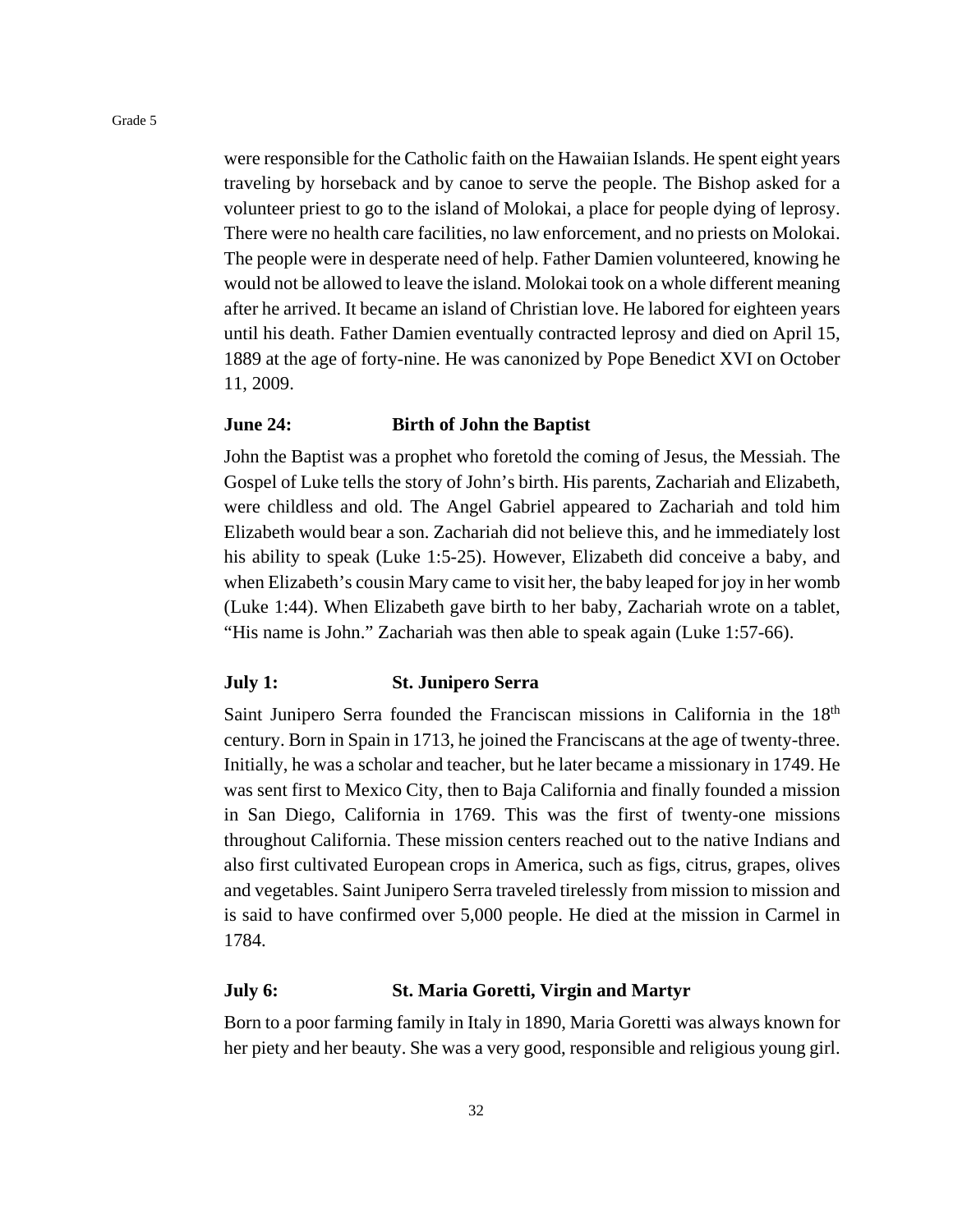Her family were sharecroppers who lived next door to the Serenelli family. Her father died when she was ten. Her mother needed to work on the farm to provide for her young six children. Maria took care of her younger siblings. In 1902, when Maria was twelve, she was attacked and stabbed fourteen times by 19-year-old Alessandro Serenelli. She died two days later. Before she died she went to confession, received Communion and the Sacrament of the Sick. She also forgave Alessandro. Alessandro was sent to prison and years later dreamt of Maria in a garden, again forgiving him and offering him flowers. After that, he repented of his crime. He was released from prison and sought out the forgiveness of Maria's family. Alessandro was even present at her canonization in 1950.

#### **IV. MARY**

## A. SHRINES TO OUR LADY

- 1. Shrine of Our Lady of Czestochowa Doylestown, PA
- 2. National Shrine of the Immaculate Conception Washington, D. C.
- 3. Shrine of Our Lady of Guadalupe Mexico

## B. DAYS IN HONOR OF MARY

#### **March 25 Solemnity of the Annunciation**

The Annunciation is the feast commemorating the appearance of the Angel Gabriel to Mary. The angel told her that she had been chosen to be the Mother of Jesus Christ, the Son of the Most High God. Mary, through the power of the Holy Spirit, became the Mother of Jesus.

**May 31 Feast of the Visitation** Luke 1:39-56 The Presentation of Mary is a unique feast day. Although the event is not in the Bible, we learn from other sources that Mary's parents, Ann and Joachim, offered Mary to God in the Temple when she was only three years old. We celebrate this event because it helps us to Lord and obeying His will in all things.

## **May or June Immaculate Heart of Mary**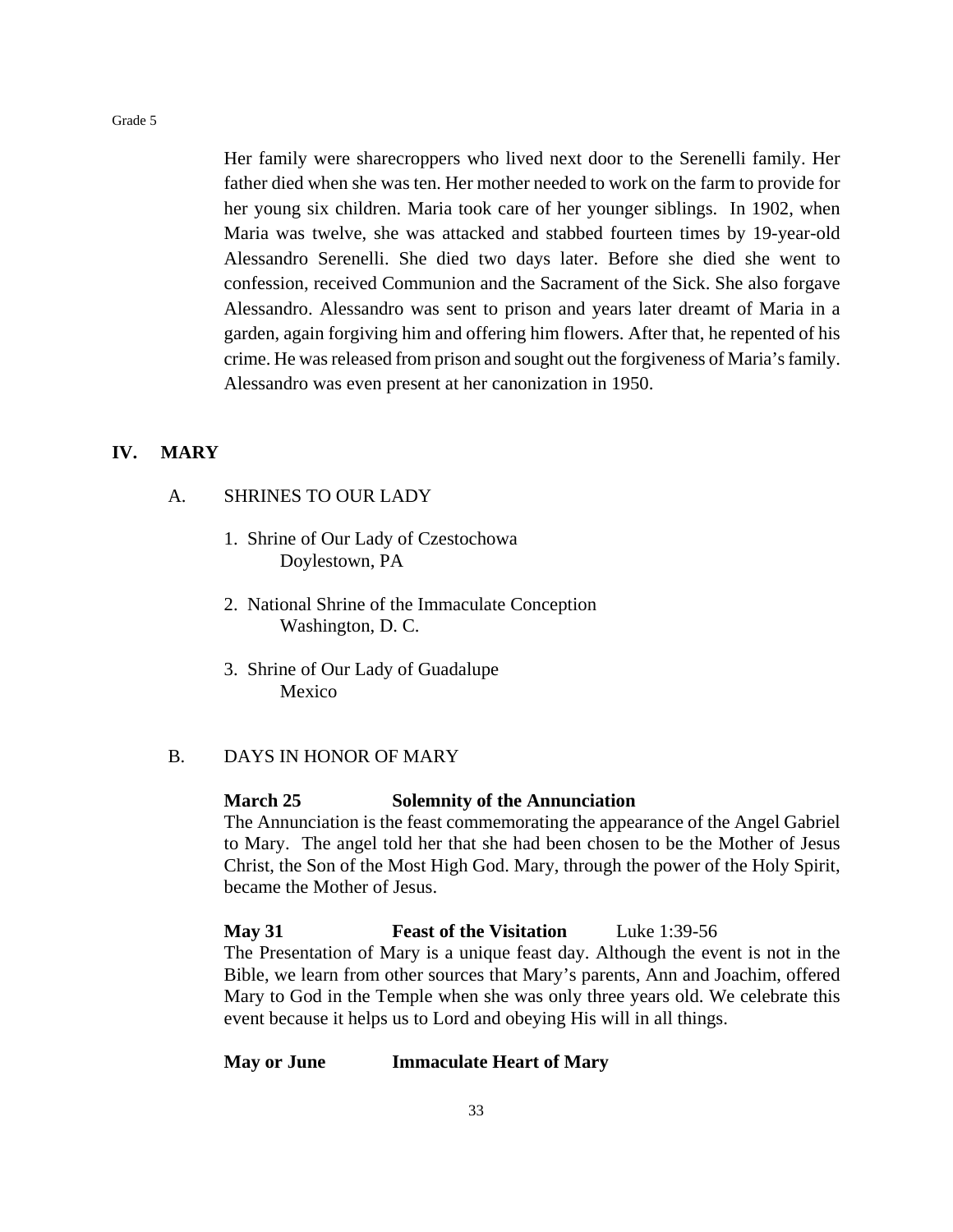(Saturday following the Second Sunday after Pentecost)

### **July 16 Memorial of Our Lady of Mount Carmel**

Mount Carmel is located on the coast of Israel, north of the city of Haifa. This was the place where the prophet Elijah confronted the pagan prophets of Baal. Around 1154, the Order of Mt. Carmel was founded at this ancient shrine. This contemplative order, called Carmelites, began to celebrate its patronal feast on July 16. According to the tradition of the order, on that day in 1251, Mary appeared to St. Simon Stock, a Carmelite in England. She gave him the brown scapular as a sign of her love and protection. A full scapular is a long piece of cloth worn over a religious habit. Today a scapular may be a medal or two pieces of cloth connected by a cord. Carmelites and others who wear the scapular honor the Blessed Mother by wearing it.

#### **August 15 Solemnity of the Assumption**

Pope Pius XII, on November 1, 1950, infallibly defined what Catholics always believed: Mary was assumed body and soul into heaven. (CCC #966)

## **August 22 Memorial of the Queenship of Mary**

In 1954, Pope Pius XII established this feast which honors Mary who was crowned Queen of Heaven and Earth by Jesus when she on the day of her Assumption.

## **VI. SOCIAL JUSTICE**

*"The Church's social teaching is a rich treasure of wisdom about building a just society and living lives of holiness amidst the challenges of modern society.... In this time of widespread violence and diminished respect for human life and dignity in our country and around the world, the Gospel of life and the biblical call to justice need to be proclaimed and shared with new clarity, urgency, and energy." Sharing* Catholic Social Teaching *Challenges and Directions*, USCC, 1998, p. 4

#### *Major Themes***:**

## **Dignity of Work and the Rights of Workers Solidarity of the Human Family Care for God's Creation**

A. AWARENESS OF THOSE WHO SUFFER 1. Participate in the Lenten parish / school programs